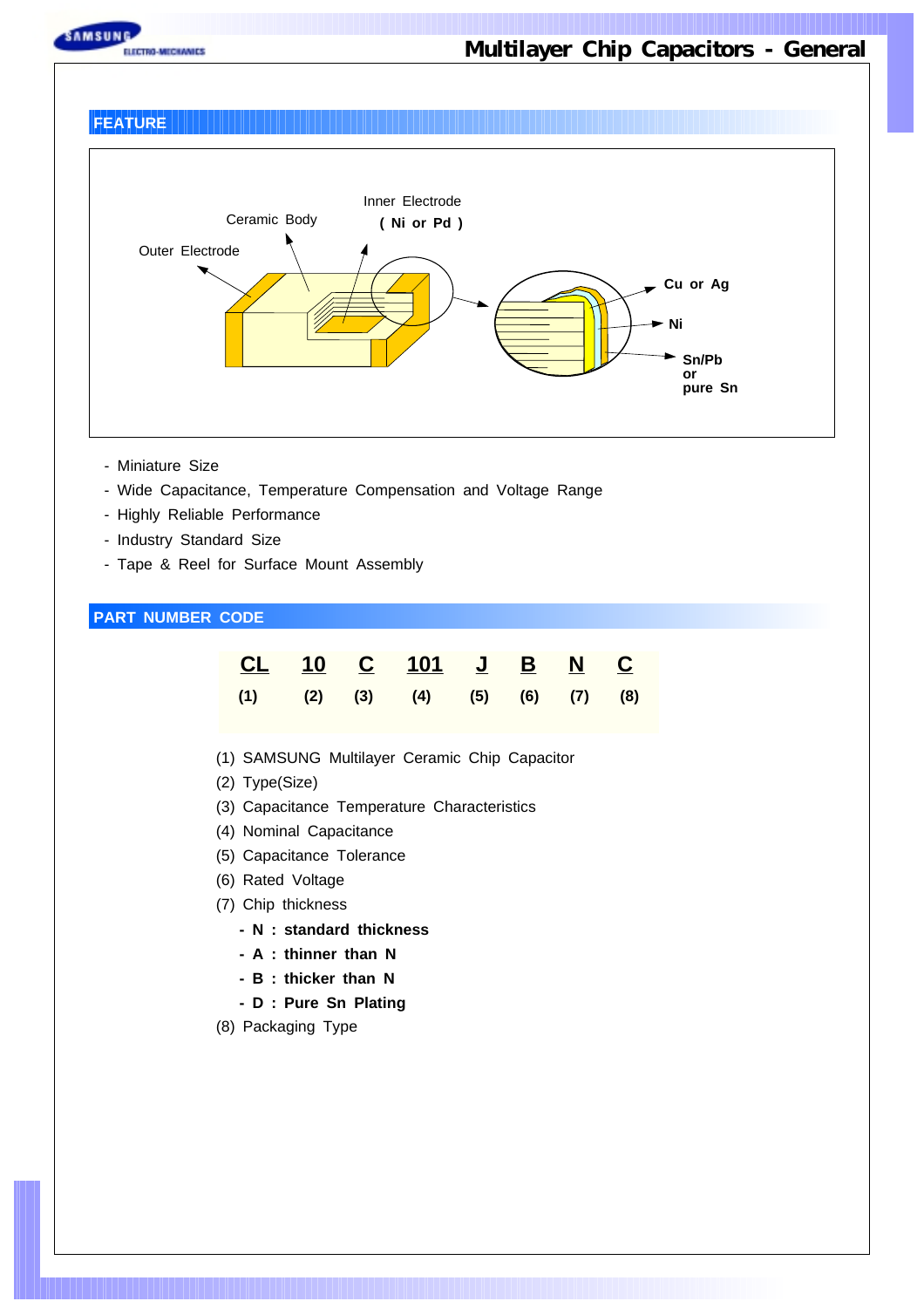

#### **CONFIGURATION AND DIMENSIONS**



| <b>CODE</b> | <b>EIA CODE</b> |                | DIMENSION (mm) |                |                   |  |  |  |  |  |  |  |  |
|-------------|-----------------|----------------|----------------|----------------|-------------------|--|--|--|--|--|--|--|--|
|             |                 |                | W              | T (MAX)        | <b>BW</b>         |  |  |  |  |  |  |  |  |
| 03          | 0201            | $0.6 \pm 0.03$ | $0.3 \pm 0.03$ | $0.3 \pm 0.03$ | $0.15 \pm 0.05$   |  |  |  |  |  |  |  |  |
| 05          | 0402            | $1.0 \pm 0.05$ | $0.5 \pm 0.05$ | $0.5 \pm 0.05$ | $0.2 + 0.15/-0.1$ |  |  |  |  |  |  |  |  |
| 10          | 0603            | $1.6 \pm 0.1$  | $0.8 \pm 0.1$  | $0.8 \pm 0.1$  | $0.3 \pm 0.2$     |  |  |  |  |  |  |  |  |
| 21          | 0805            | $2.0 \pm 0.1$  | $1.25 \pm 0.1$ | $1.25 \pm 0.1$ | $0.5 + 0.2/-0.3$  |  |  |  |  |  |  |  |  |
| 31          | 1206            | $3.2 \pm 0.2$  | $1.6 \pm 0.2$  | $1.6 \pm 0.2$  | $0.5 + 0.2/-0.3$  |  |  |  |  |  |  |  |  |
| 32          | 1210            | $3.2 \pm 0.3$  | $2.5 \pm 0.2$  | $2.5 \pm 0.2$  | $0.6 \pm 0.3$     |  |  |  |  |  |  |  |  |
| 43          | 1812            | 4.5 $\pm$ 0.4  | 3.2 $\pm$ 0.3  | $3.0 \pm 0.3$  | $0.8 \pm 0.3$     |  |  |  |  |  |  |  |  |
| 55          | 2220            | 5.7 $\pm$ 0.4  | $5.0 \pm 0.4$  | $3.0 \pm 0.3$  | $1.0 \pm 0.3$     |  |  |  |  |  |  |  |  |

#### **CAPACITANCE TEMPERATURE CHARACTERISTIC**

| <b>Symble</b> | <b>EIA Code</b>  | <b>Temperature</b><br><b>Coefficient(PPM/C)</b> | <i>*</i> Temperature<br><b>Characteristics</b> | <b>Operation</b><br><b>Temperature Range</b> |  |  |  |  |  |
|---------------|------------------|-------------------------------------------------|------------------------------------------------|----------------------------------------------|--|--|--|--|--|
| C             | COG              | $0 \pm 30$                                      | $C^{\Delta}$                                   |                                              |  |  |  |  |  |
| P             | P <sub>2</sub> H | $-150 \pm 60$                                   | $P \triangle$                                  |                                              |  |  |  |  |  |
| $\mathsf{R}$  | R <sub>2</sub> H | -220 $\pm$<br>- 60                              | $R \triangle$                                  |                                              |  |  |  |  |  |
| $\mathbf{s}$  | S <sub>2</sub> H | $-330 \pm 60$                                   | $S^{\Delta}$                                   | $-55 - +125^{\circ}$ C                       |  |  |  |  |  |
| т             | T <sub>2</sub> H | $-470 \pm 60$                                   | $T \triangle$                                  |                                              |  |  |  |  |  |
| U             | U <sub>2</sub> J | $-750 \pm 120$                                  | UΔ                                             |                                              |  |  |  |  |  |
|               | S <sub>2</sub> L | $+350 - 1000$                                   | <b>SL</b>                                      |                                              |  |  |  |  |  |

#### ◆ **CLASS I (Temperature Compensation)**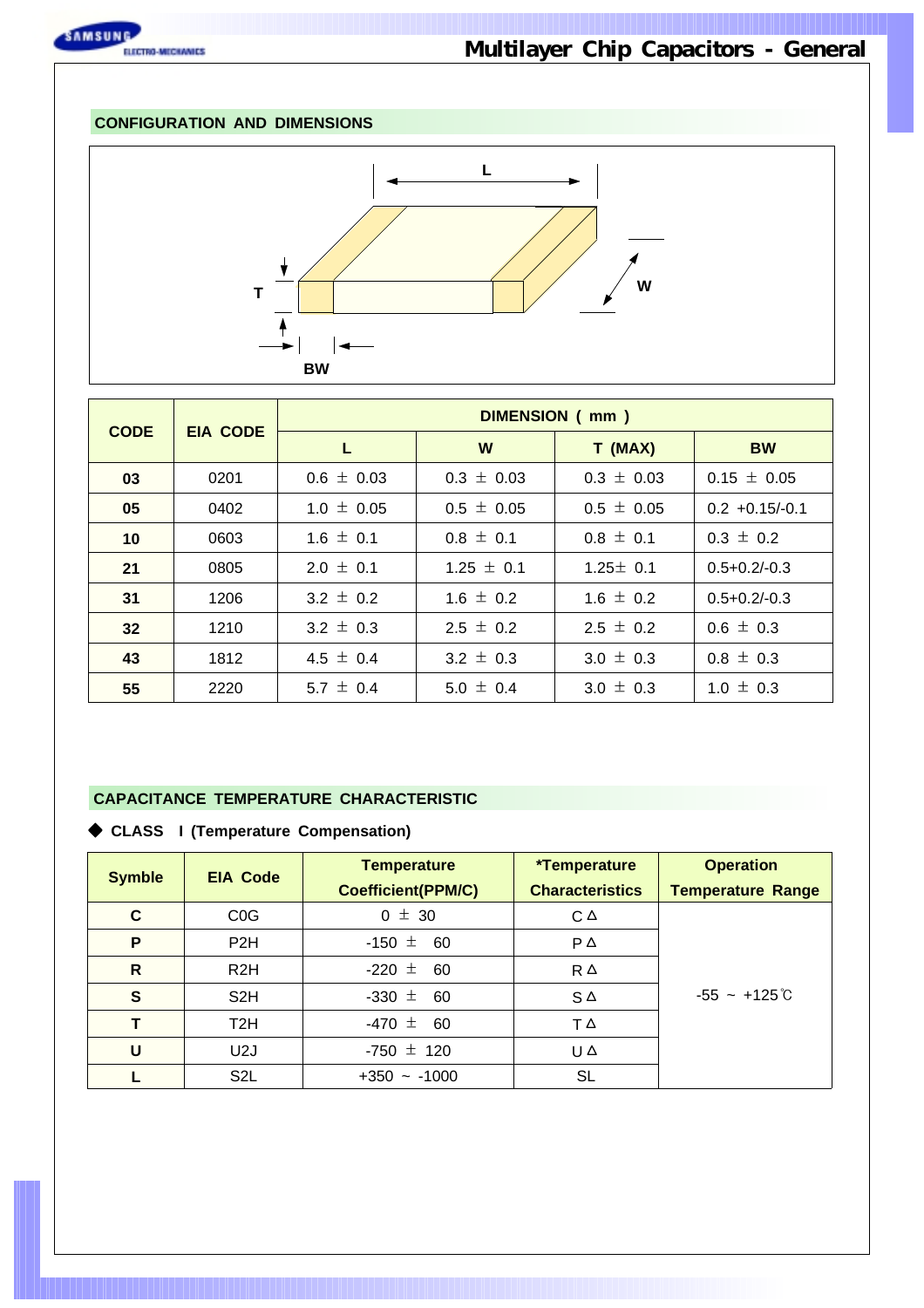#### **\* Temperature Characteristics**

| <b>Temperature</b><br><b>Characteristics</b> | below 2.0pF      | $2.2 - 3.9pF$    | above 4.0pF      | above 10pF       |
|----------------------------------------------|------------------|------------------|------------------|------------------|
| $C^{\Delta}$                                 | C <sub>0</sub> G | C <sub>0</sub> G | C <sub>0</sub> G | C <sub>0</sub> G |
| $\mathsf{P}$ $\Delta$                        | ٠                | PJ               | PH               | PH               |
| $R^{\Delta}$                                 | ٠                | RJ               | <b>RH</b>        | <b>RH</b>        |
| $S^{\Delta}$                                 | ٠                | SJ               | <b>SH</b>        | <b>SH</b>        |
| $T \triangle$                                | ۰                | TJ               | TН               | TН               |
| U $\Delta$                                   | ٠                | UJ               | UJ               | UJ               |

 $J: \pm 120$  PPM/C  $H: \pm 60$  PPM/C  $G: \pm 30$  PPM/C

#### ◆ **CLASS II (High Dielectric Constant)**

| <b>Symble</b> | <b>EIA Code</b> | <b>Capacitance Change</b> | <b>Operation</b>         |
|---------------|-----------------|---------------------------|--------------------------|
|               |                 | $(\Delta C : %)$          | <b>Temperature Range</b> |
| A             | X5R             | ± 15                      | $-55 - +85^{\circ}$      |
| В             | X7R             | $±$ 15                    | $-55$ ~ $+125^\circ$ C   |
|               | Y5V             | $+22 - 82$                | $-30 - +85^{\circ}$ C    |

#### **NOMINAL CAPACITANCE**

The value of nominal capacitance is expressed in pico-Farad(pF) with a three-digit number. The first two digits denote significant figures and the last digit denotes the multiple of 10 in pF. For values below 1pF, the letter "R" is used as the decimal point and the last digit becomes significant.

**example**  $100 = 10 \times 10^{\circ} = 10pF$  $222 = 22 \times 10^2 = 2200pF$  $020 = 2 \times 10^{\circ} = 2pF$  $1R5 = 1.5pF$ 

#### **CAPACITANCE TOLERANCE**

| <b>Temperature</b><br><b>Characteristics</b> | <b>Symbol</b>  | <b>Tolerance</b> | <b>Applicable Capacitance &amp; Range</b> |
|----------------------------------------------|----------------|------------------|-------------------------------------------|
|                                              | B              | 土<br>0.1pF       | $0.5 - 3pF$                               |
|                                              | C              | $±$ 0.25pF       |                                           |
|                                              | D              | 0.5pF<br>土       | $0.5 - 10pF$                              |
| C0G(NPO)                                     | F              | 土<br>1.0pF       |                                           |
| or<br><b>T.C Series</b>                      | F              | 土<br>1%          |                                           |
|                                              | $\mathbf{G}^*$ | 土<br>2%          |                                           |
|                                              | J              | ± 5%             | E-24 Series for over 10pF                 |
|                                              | Κ              | $±$ 10%          |                                           |
|                                              | J              | ± 5%             |                                           |
| A(X5R)                                       | K              | $± 10\%$         | E-12 Series                               |
| <b>B(X7R)</b>                                | M              | $± 20\%$         |                                           |
| F(Y5V)                                       | Z              | $-20\% - +80\%$  | E-6 Series                                |

Please Consult us for special tolerances.

\* : Option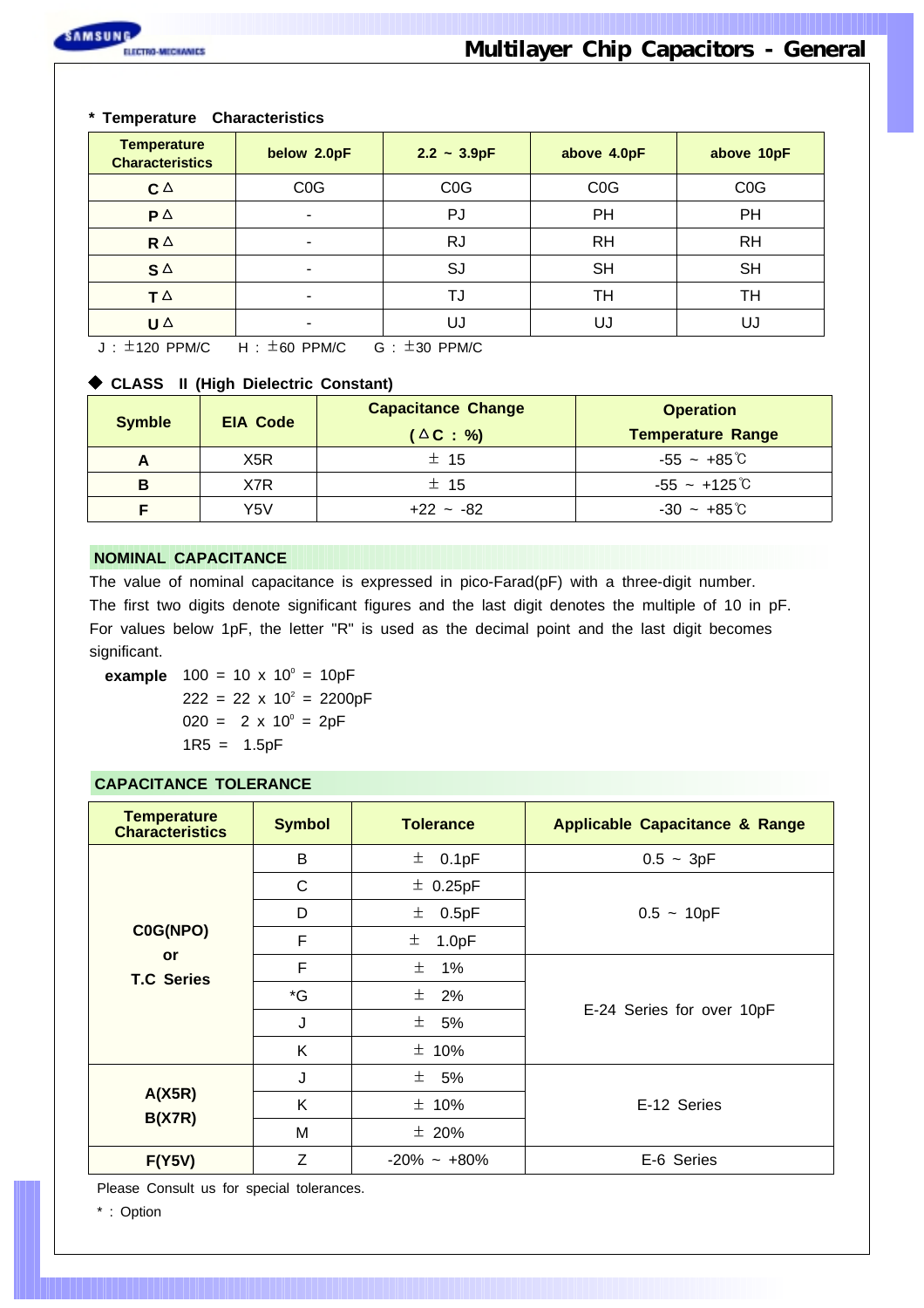

#### **RATED VOLTAGE**

| <b>Symble</b> | <b>Rated Voltage(Vdc)</b> |
|---------------|---------------------------|
| Q             | 6.3V                      |
| P             | 10V                       |
| n             | 16 <sub>V</sub>           |
| А             | 25V                       |
| в             | 50V                       |
|               | 100V                      |

#### **PACKAGING TYPE**

| <b>Symbol</b> | <b>Packaging</b>         | <b>Symbol</b> | <b>Packaging</b>         |  |  |  |  |  |
|---------------|--------------------------|---------------|--------------------------|--|--|--|--|--|
| B             | <b>Bulk</b>              | D             | Cardboard Tape, 13" Reel |  |  |  |  |  |
| Þ             | Cassette                 |               | Cardboard Tape, 13" Reel |  |  |  |  |  |
| C             | Cardboard Tape, 7" Reel  |               | Embossed Tape, 7" Reel   |  |  |  |  |  |
| O             | Cardboard Tape, 10" Reel |               | Embossed Tape, 13" Reel  |  |  |  |  |  |

#### **STANDARD CAPACITANCE STEP**

| <b>Series</b> |     | <b>Capacitance Step</b> |     |     |     |     |     |     |     |     |     |     |  |  |  |
|---------------|-----|-------------------------|-----|-----|-----|-----|-----|-----|-----|-----|-----|-----|--|--|--|
| $E - 3$       |     |                         | 1.0 |     |     |     | 2.2 |     | 4.7 |     |     |     |  |  |  |
| $E-6$         |     | 1.0                     |     | 1.5 |     | 2.2 |     | 3.3 | 4.7 |     | 6.8 |     |  |  |  |
| $E-12$        | 1.0 | 1.2                     | 1.5 | 1.8 | 2.2 | 2.7 | 3.3 | 3.9 | 4.7 | 5.6 | 6.8 | 8.2 |  |  |  |
|               | 1.0 | 1.2                     | 1.5 | 1.8 | 2.2 | 2.7 | 3.3 | 3.9 | 4.7 | 5.6 | 6.8 | 8.2 |  |  |  |
| $E-24$        | 1.1 | 1.3                     | 1.6 | 2.0 | 2.4 | 3.0 | 3.6 | 4.3 | 5.1 | 6.2 | 7.5 | 9.1 |  |  |  |

Standard Capacitance is " Each step  $x$  10 $^{\circ}$  "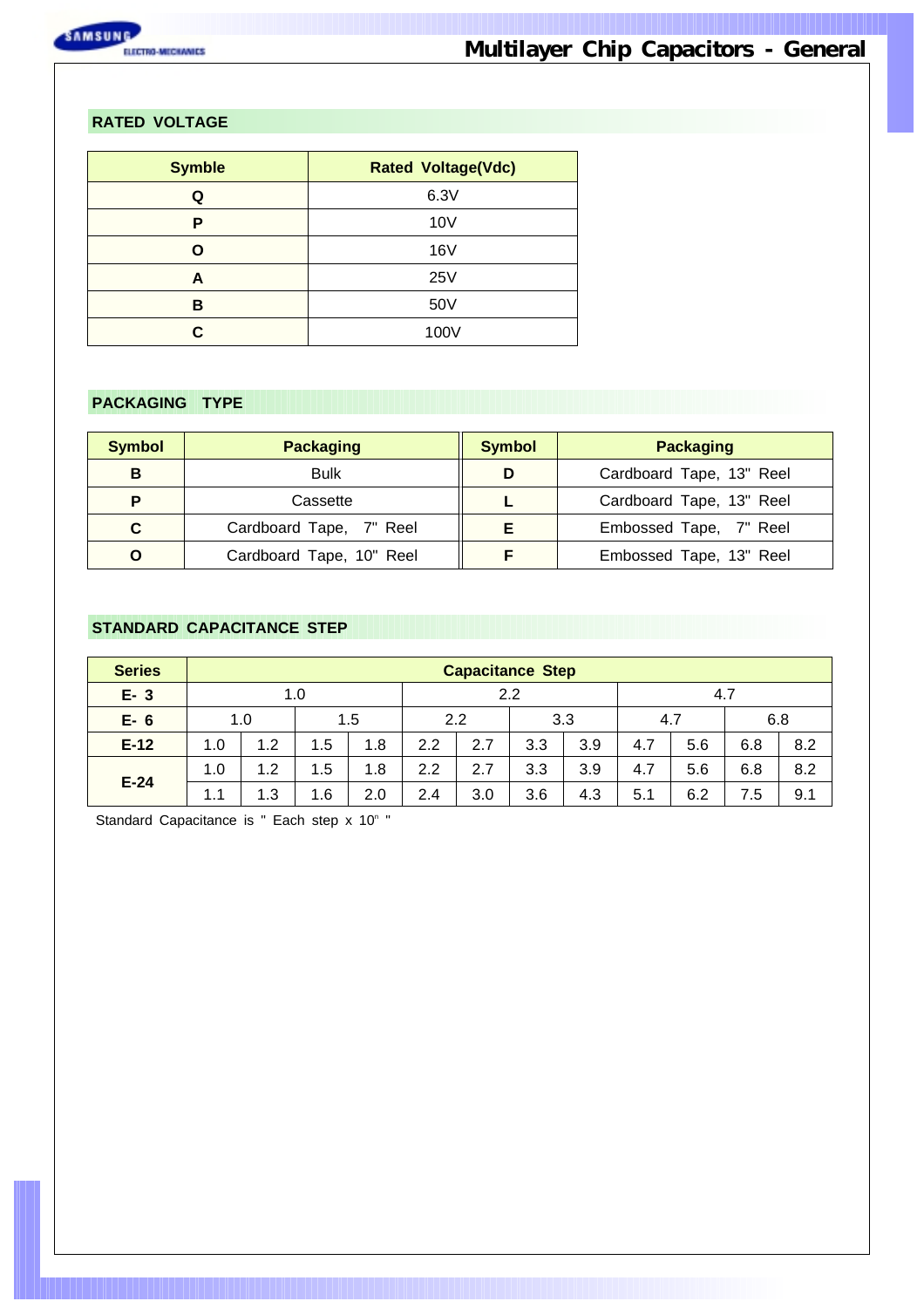

#### **CAPACITANCE Vs CHIP THICKNESS STANDARD**

|                                                  | <b>Description</b>       |             | 0603<br>(0201)                                 | $1005$<br>(0402)         | 1608<br>(0603)             | 2012 Type<br>(0805)      |                  |                  | <b>3216 Type</b><br>(1206)      |                    |                          | 3225 Type<br>(1210) |                          |                          | 4532 Type<br>(1812) |                          |                  |                          | <b>5750 Type</b><br>(2220) |                  |                          |                          |
|--------------------------------------------------|--------------------------|-------------|------------------------------------------------|--------------------------|----------------------------|--------------------------|------------------|------------------|---------------------------------|--------------------|--------------------------|---------------------|--------------------------|--------------------------|---------------------|--------------------------|------------------|--------------------------|----------------------------|------------------|--------------------------|--------------------------|
|                                                  |                          | L           | $\begin{array}{c} 0.6 \\ \pm 0.03 \end{array}$ | 1.0<br>$\pm 0.05$        | 1.6<br>$\pm 0.1$           |                          | $2.0 \pm 0.1$    |                  | $3.2 \pm 0.15$                  |                    | $3.2 \pm 0.2$            |                     |                          | $3.2 \pm 0.3$            |                     |                          |                  | $4.5 \pm 0.4$            |                            |                  | $5.7 \pm 0.4$            |                          |
|                                                  | <b>Dimension</b><br>(mm) | W           | 0.3<br>±0.03                                   | 0.5<br>$\pm 0.05$        | 0.8<br>±0.1                |                          | $1.25 \pm 0.1$   |                  | $1.6 \pm 0.15$<br>$1.6 \pm 0.2$ |                    | $2.5 \pm 0.2$            |                     |                          | $3.2 \pm 0.3$            |                     |                          |                  |                          | $5.0 \pm 0.4$              |                  |                          |                          |
|                                                  |                          | T           | 0.3<br>±0.03                                   | 0.5<br>±0.05             | $^{\rm 0.8}_{\rm \pm 0.1}$ | 0.65<br>±0.1             | 0.85<br>±0.1     | 1.25<br>±0.1     | 0.85<br>±0.15                   | 1.25<br>$\pm 0.15$ | 1.6<br>±0.2              | 1.25<br>$\pm 0.2$   | 1.6<br>$\pm$ 0.2         | $2.0\,$<br>$\pm$ 0.2     | 2.5<br>±0.2         | 1.25<br>±0.2             | 1.6<br>$\pm$ 0.2 | 2.0<br>±0.2              | 2.5<br>$\pm 0.2$           | 1.6<br>$\pm 0.2$ | 2.0<br>$\pm$ 0.2         | $^{2.5}_{\pm0.2}$        |
|                                                  |                          | 50V         | $\sim$                                         | $0.5 -$<br>240           | $0.5 -$<br>1000            | $0.5 -$<br>1000          | $1100 -$<br>1500 | 1600~<br>2700    | $0.5 -$<br>2700                 | $3000 -$<br>5600   | 6200~<br>8200            | $\blacksquare$      | $\overline{\phantom{a}}$ | $\blacksquare$           |                     | $\overline{\phantom{a}}$ |                  | $\blacksquare$           | $\blacksquare$             |                  | $\overline{\phantom{a}}$ | $\overline{\phantom{a}}$ |
| C<br>A<br>P<br>$\mathbf{A}$<br>$\mathbf{I}$<br>Ť | <b>SL</b>                | <b>100V</b> | $\sim$                                         | $\sim$                   | $0.5 -$<br>680             | $0.5 -$<br>560           | $620 -$<br>910   | 1000             | $0.5 -$<br>1500                 | 1600~<br>3300      | 3600~<br>3900            | $\sim$              | $\overline{\phantom{a}}$ | $\overline{\phantom{a}}$ |                     | $\overline{\phantom{a}}$ | $\blacksquare$   | $\blacksquare$           | $\blacksquare$             |                  | $\overline{\phantom{a}}$ | $\overline{\phantom{a}}$ |
| Α<br>N<br>$rac{C}{E}$                            |                          | 25V         | $0.5 -$<br>68                                  | $0.5 -$<br>220           | $0.5 -$<br>1000            | $\overline{\phantom{a}}$ | $\sim$           | $3300 -$<br>8200 | $1500 -$<br>3600                | 3900~<br>6800      | 7500~<br>22000           | $\sim$              |                          | $\sim$                   |                     | $\overline{\phantom{a}}$ | 100000           | $\overline{\phantom{a}}$ | $\blacksquare$             |                  |                          | $\overline{\phantom{a}}$ |
| ${\sf R}$<br>ANGE DE                             | C,T C<br>(Except<br>SL)  | 50V         | $\overline{\phantom{a}}$                       | $0.5 -$<br>180           | $0.5 -$<br>1000            | $0.5 -$<br>560           | $620 -$<br>1000  | $1100 -$<br>3300 | $0.5 -$<br>2200                 | 2400~<br>4700      | $\overline{\phantom{a}}$ | $560-$<br>10000     | 11000~<br>22000          | 24000~<br>47000          | $\overline{a}$      | $1000 -$<br>15000        | 15000~<br>22000  | 24000~<br>47000          | 62000~<br>68000            | 33000~<br>47000  | 51000~<br>93000          | 68000~<br>130000         |
|                                                  |                          | <b>100V</b> | $\sim$                                         | $\overline{\phantom{a}}$ | $0.5 -$<br>300             | $0.5 -$<br>430           | $470 -$<br>910   | $1000 -$<br>1200 | $0.5 -$<br>2200                 | 2400~<br>3600      | 3900~<br>5100            | 2200~<br>7500       | 8200~<br>10000           | 11000~<br>13000          | 15000~<br>18000     | $1000 -$<br>13000        | 16000~<br>20000  | 22000~<br>24000          | 27000~<br>36000            | 33000~<br>39000  | 24000~<br>47000          | 33000~<br>72000          |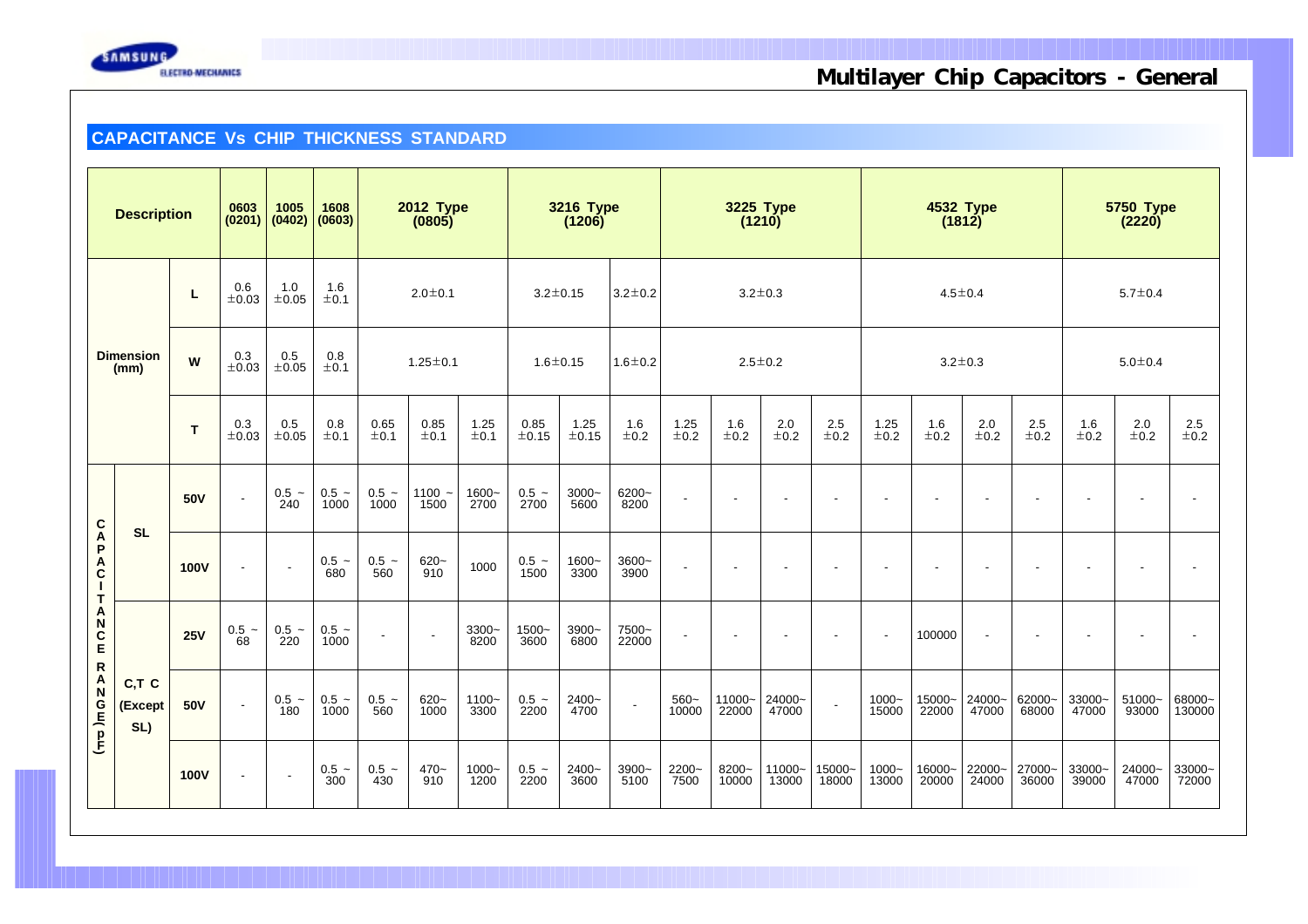

| <b>Description</b>                                 |                          | 0603<br>(0201) | 1005<br>(0402)           | 1608<br>(0603)           |                | <b>2012 Type</b><br>(0805) |                          | <b>3216 Type</b><br>(1206) |                |                          | <b>3225 Type</b><br>(1210) |                          |                          | <b>4532 Type</b><br>(1812) |                          |                          |                |               | <b>5750 Type</b><br>(2220) |                          |                 |                |                          |                          |
|----------------------------------------------------|--------------------------|----------------|--------------------------|--------------------------|----------------|----------------------------|--------------------------|----------------------------|----------------|--------------------------|----------------------------|--------------------------|--------------------------|----------------------------|--------------------------|--------------------------|----------------|---------------|----------------------------|--------------------------|-----------------|----------------|--------------------------|--------------------------|
|                                                    |                          | L              | 0.6<br>$\pm 0.03$        | 1.0<br>±0.05             | 1.6<br>±0.1    |                            | $2.0 \pm 0.1$            |                            |                | $3.2 \pm 0.15$           | 3.2<br>±0.2                |                          | $3.2 \pm 0.3$            |                            |                          | $4.5 \pm 0.4$            |                |               |                            |                          | $5.7 \pm 0.4$   |                |                          |                          |
|                                                    | <b>Dimension</b><br>(mm) | W              | 0.3<br>$\pm 0.03$        | 0.5<br>±0.05             | 0.8<br>±0.1    |                            | $1.25 \pm 0.1$           |                            |                | $1.6 + 0.15$             | 1.6<br>±0.2                |                          |                          | $2.5 \pm 0.2$              |                          |                          |                | $3.2 \pm 0.3$ |                            |                          |                 |                | $5.0 \pm 0.4$            |                          |
|                                                    |                          | T.             | 0.3<br>$\pm 0.03$        | 0.5<br>$\pm 0.05$        | 0.8<br>±0.1    | 0.65<br>±0.1               | 0.85<br>±0.1             | 1.25<br>±0.1               | 0.85<br>±0.15  | 1.25<br>±0.15            | 1.6<br>±0.2                | 1.25<br>±0.2             | 1.6<br>$\pm 0.2$         | 2.0<br>±0.2                | 2.5<br>±0.2              | 1.25<br>±0.2             | 1.6<br>±0.2    | 2.0<br>±0.2   | 2.5<br>±0.2                | 3.2<br>±0.3              | 1.6<br>±0.2     | 2.0<br>±0.2    | 2.5<br>±0.2              | 3.2<br>$\pm 0.3$         |
|                                                    |                          | 6.3V           | 3.3                      | 220                      | 1000           | $\overline{\phantom{a}}$   | 1000                     | 2200~<br>4700              | 3300           | 6800                     | 10000                      | 10000                    |                          | 15000                      | 22000                    |                          |                | 15000         | 47000                      | $\overline{\phantom{a}}$ | $\blacksquare$  |                | 100000                   |                          |
|                                                    | A                        | <b>10V</b>     | $\blacksquare$           | 100                      | 1000           | $\overline{\phantom{a}}$   | $\overline{\phantom{a}}$ | 2200                       |                | 3300                     | 4700~<br>10000             |                          |                          | 6800                       | 10000                    |                          |                |               | 22000                      | 47000                    | $\blacksquare$  |                | 47000                    | 100000                   |
|                                                    | (X5R)                    | <b>16V</b>     | $\overline{1}$           |                          | 330            | $\tilde{\phantom{a}}$      | ÷,                       | 1000                       |                |                          |                            |                          |                          | 4700                       | 10000                    |                          |                |               | 22000                      | 33000                    | $\blacksquare$  |                | 22000                    | 47000                    |
|                                                    |                          | 25V            | $\blacksquare$           | $\overline{\phantom{a}}$ | $\blacksquare$ | $\overline{\phantom{a}}$   | $\overline{\phantom{a}}$ |                            |                |                          |                            | $\overline{\phantom{a}}$ |                          |                            | 4700                     |                          |                |               | 6800                       | $\overline{\phantom{a}}$ | $\blacksquare$  | $\blacksquare$ |                          | $\blacksquare$           |
| $\mathbf{C}$<br>A<br>$\boldsymbol{\mathsf{P}}$     |                          | 6.3V           | $\blacksquare$           | $0.1 -$<br>220           | 1000           | $\overline{\phantom{a}}$   | ÷,                       | $2200 -$<br>4700           |                |                          | 10000                      |                          |                          |                            | 22000                    |                          |                |               | 33000-<br>47000            | $\overline{\phantom{a}}$ | $\blacksquare$  |                | 47000~<br>100000         |                          |
| $\overset{\mathsf{A}}{\mathtt{c}}$<br>$\mathbf{I}$ |                          | <b>10V</b>     | $\overline{\phantom{a}}$ | $0.1 -$<br>100           | $0.1 -$<br>470 | $0.1 -$<br>270             | $330-$<br>470            | $560-$<br>2200             | $1 -$<br>1000  | $1200 -$<br>3300         | 4700                       | $1 -$<br>2400            | 2700~<br>3300            | 3900~<br>10000             |                          |                          |                |               | 22000                      | $\overline{\phantom{a}}$ | ÷.              |                | 33000                    | $\blacksquare$           |
| $\mathsf T$                                        | B                        | <b>16V</b>     | $0.1 -$<br>-1            | $0.1 -$<br>82            | $0.1 -$<br>220 | $0.1 -$<br>200             | $220 -$<br>330           | $390-$<br>1000             | $1 -$<br>910   | $1000 -$<br>1500         | $2200 -$<br>3300           | $1 -$<br>2200            |                          | 4700                       | 10000                    | $\overline{\phantom{a}}$ |                | 6800          | 10000                      | $\overline{\phantom{a}}$ | ÷.              | $\blacksquare$ | 22000                    |                          |
| A<br>C<br>E                                        | (X7R)                    | 25V            | $\overline{\phantom{a}}$ | $0.1 -$<br>22            | $0.1 -$<br>100 | $0.1 -$<br>68              | $82 -$<br>130            | $150 -$<br>470             | $1 -$<br>390   | $470 -$<br>620           | $680-$<br>2200             | $1 -$<br>1000            |                          | 2200                       | 3300~<br>4700            |                          |                | 3300          | 4700                       | $\overline{\phantom{a}}$ | $\blacksquare$  | $\blacksquare$ | 10000                    | $\overline{\phantom{a}}$ |
| $\mathsf{R}_{\mathsf{A}}$                          |                          | 50V            | $\blacksquare$           | $0.1 -$<br>10            | $0.1 -$<br>100 | $0.1 -$<br>39              | $47 -$<br>56             | $68 -$<br>220              | $1 -$<br>150   | $180 -$<br>330           | $390 -$<br>470             | $1 -$<br>470             |                          |                            | 2200                     | $10 -$<br>1200           | 1500~<br>2200  | 2700          | 3300                       | $\blacksquare$           | $\blacksquare$  | $\blacksquare$ | $3300 -$<br>4700         | $\blacksquare$           |
| N<br>$rac{G}{E}$                                   |                          | <b>100V</b>    | $\overline{\phantom{a}}$ | $\overline{\phantom{a}}$ | $0.1 -$<br>4.7 | $0.1 -$<br>12              | $13-$<br>20              | $22 -$<br>33               | $1 -$<br>62    | $68-$<br>100             | $110-$<br>150              | $1 -$<br>180             | $200 -$<br>270           | $0.3-$<br>330              | $360 -$<br>470           | $10-$<br>360             | $390 -$<br>510 | 560           | $620 -$<br>820             |                          | $680 -$<br>1000 | 680~<br>1100   | $1000 -$<br>1600         |                          |
| ∽<br>$\mathsf{n}$<br>$\overline{\mathsf{E}}$       |                          | 6.3V           | $\blacksquare$           | ÷,                       | 2200           | $\tilde{\phantom{a}}$      | ÷,                       | 10000                      |                | $\overline{\phantom{a}}$ | $\blacksquare$             | $\blacksquare$           |                          |                            | 47000                    |                          |                |               | 100000                     | $\overline{\phantom{a}}$ | ÷,              | $\blacksquare$ | $\overline{\phantom{a}}$ | $\blacksquare$           |
|                                                    |                          | <b>10V</b>     | $\blacksquare$           | $2.2-$<br>220            | $2.2-$<br>1000 |                            | $\overline{\phantom{a}}$ | 4700                       |                |                          | $100 -$<br>10000           |                          | $\overline{\phantom{a}}$ |                            | 22000                    |                          |                |               |                            | $\blacksquare$           | ٠               |                | 100000                   |                          |
|                                                    | F<br>(Y5V)               | <b>16V</b>     | $\overline{\phantom{a}}$ | $2.2-$<br>220            | $2.2-$<br>470  | $10-$<br>680               | $820 -$<br>1000          | $1200 -$<br>2200           | $10 -$<br>2200 | 2700~<br>4700            |                            | $100 -$<br>6800          | 10000                    |                            | $\overline{\phantom{a}}$ |                          |                |               |                            | $\overline{\phantom{a}}$ | ٠               |                | $\overline{\phantom{a}}$ | $\blacksquare$           |
|                                                    |                          | 25V            | $\blacksquare$           | $2.2-$<br>33             | $2.2-$<br>330  | $10-$<br>220               | $270-$<br>470            | $560-$<br>1000             | $10-$<br>1000  | $1200 -$<br>2200         | 2700~<br>3300              | $100 -$<br>3300          | 4700                     |                            |                          |                          |                |               | 10000                      | $\blacksquare$           | $\blacksquare$  | 22000          | $\blacksquare$           | $\overline{\phantom{a}}$ |
|                                                    |                          | 50V            | $\blacksquare$           | $2.2 -$<br>10            | $2.2 -$<br>100 | $10-$<br>68                | $82 -$<br>150            | $180 -$<br>470             | $10-$<br>470   | $560-$<br>680            |                            | $100 -$<br>1000          |                          |                            |                          |                          |                |               | 10000                      |                          |                 | 10000          |                          |                          |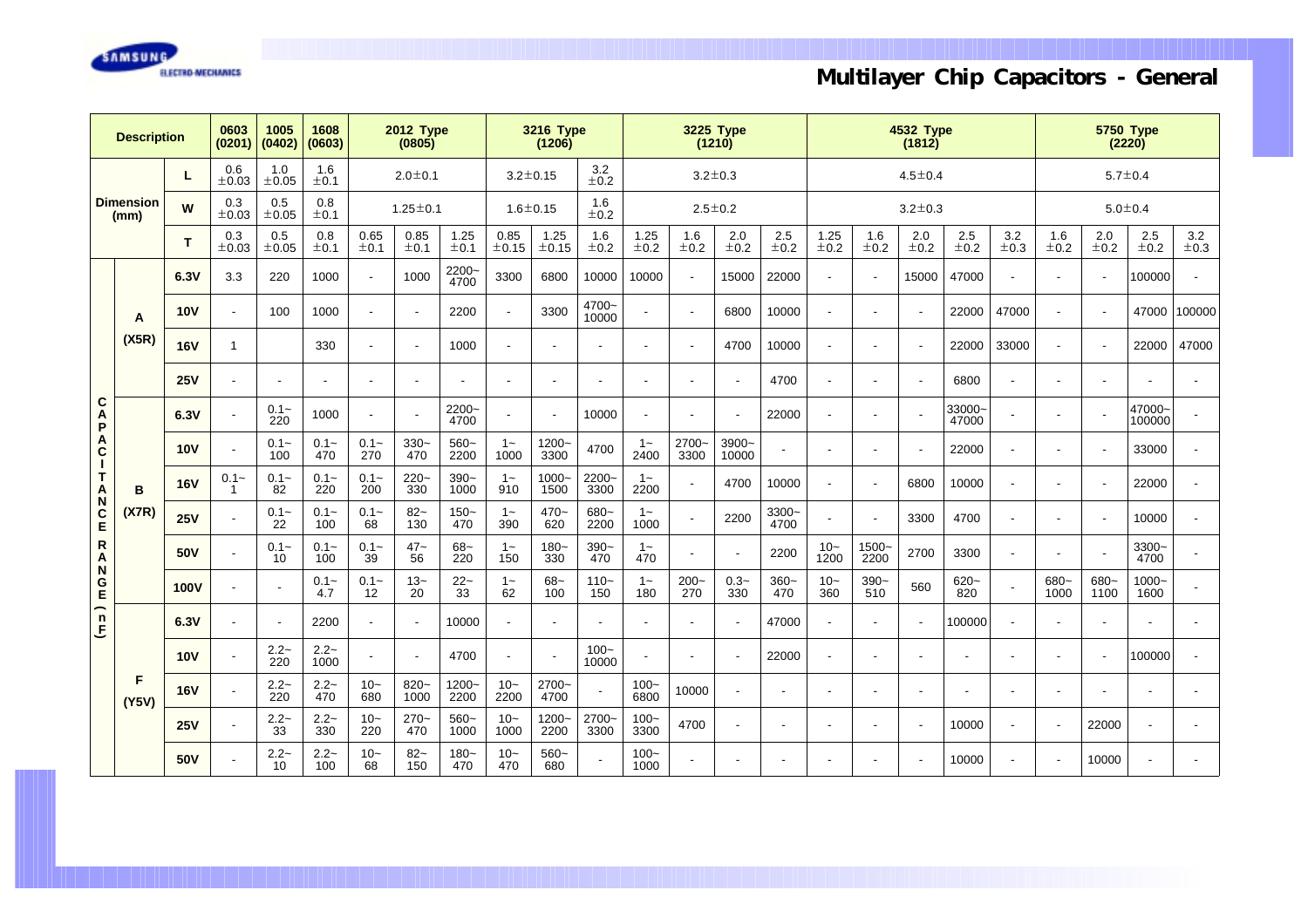## **CAPACITANCE RANGE**

### **CLASS I**

| Temperature<br>Characteristics | <b>Size</b>  |                | Capacitance Range (pF) |             |      |      |             |        |  |  |                            |  |  |
|--------------------------------|--------------|----------------|------------------------|-------------|------|------|-------------|--------|--|--|----------------------------|--|--|
|                                |              | <b>Voltage</b> | 0.5                    | 10          | 100  | 1000 | 10000       | 100000 |  |  | 1000000 10000000 100000000 |  |  |
|                                | 05<br>(0402) | 50V            |                        |             | 240  |      |             |        |  |  |                            |  |  |
|                                | 10           | 50V            |                        |             |      | 1000 |             |        |  |  |                            |  |  |
|                                | (0603)       | 100V           |                        |             | 680  |      |             |        |  |  |                            |  |  |
| SL,UJ                          | 21           | 50V            |                        |             |      | 2700 |             |        |  |  |                            |  |  |
|                                | (0805)       | 100V           |                        |             |      | 1000 |             |        |  |  |                            |  |  |
|                                | 31           | 50V            |                        |             |      |      | 8200        |        |  |  |                            |  |  |
|                                | (1206)       | 100V           |                        |             |      | 3900 |             |        |  |  |                            |  |  |
|                                | 03<br>(0201) | <b>25V</b>     |                        | $\sqrt{20}$ |      |      |             |        |  |  |                            |  |  |
|                                | 05<br>(0402) | 25V            |                        |             | 220  |      |             |        |  |  |                            |  |  |
|                                |              | 50V            |                        |             | 180  |      |             |        |  |  |                            |  |  |
|                                | 10<br>(0603) | <b>25V</b>     |                        |             |      | 1000 |             |        |  |  |                            |  |  |
|                                |              | 50V            |                        |             |      | 1000 |             |        |  |  |                            |  |  |
|                                |              | 100V           |                        |             | 300  |      |             |        |  |  |                            |  |  |
| COG &                          |              | 25V            |                        |             | 3300 |      | 8200        |        |  |  |                            |  |  |
| <b>TC Series</b>               | 21<br>(0805) | 50V            |                        |             |      | 3300 |             |        |  |  |                            |  |  |
|                                |              | 100V           |                        |             |      | 1200 |             |        |  |  |                            |  |  |
|                                |              | <b>25V</b>     |                        |             |      | 1500 | 22000       |        |  |  |                            |  |  |
|                                | 31<br>(1206) | 50V            |                        |             |      | 4700 |             |        |  |  |                            |  |  |
|                                |              | 100V           |                        |             |      | 5100 |             |        |  |  |                            |  |  |
|                                | 32           | 50V            |                        |             | 560  |      | 47000       |        |  |  |                            |  |  |
|                                | (1210)       | 100V           |                        |             |      | 2200 | 18000       |        |  |  |                            |  |  |
|                                |              | 25V            |                        |             |      |      |             | 100000 |  |  |                            |  |  |
|                                | 43<br>(1812) | 50V            |                        |             | 1000 |      | 68000       |        |  |  |                            |  |  |
|                                |              | 100V           |                        |             | 1000 |      | 36000       |        |  |  |                            |  |  |
|                                | 55           | 50V            |                        |             |      |      | 33000       | 130000 |  |  |                            |  |  |
|                                | (2220)       | 100V           |                        |             |      |      | 33000 72000 |        |  |  |                            |  |  |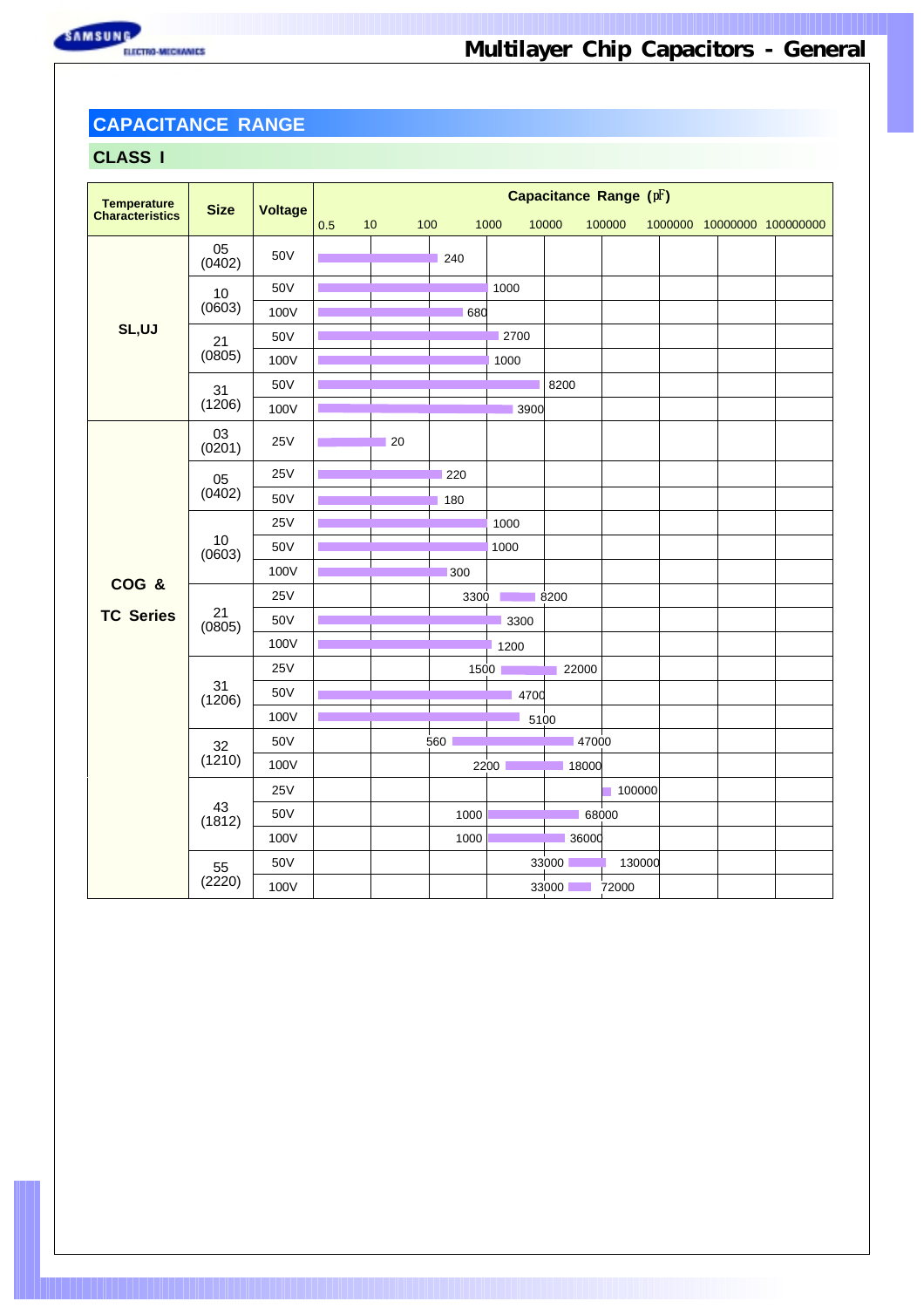

### **CLASS II , A(X5R)**

| Temperature<br>Characteristics | <b>Size</b>    | <b>Voltage</b>  | 10 | 100 | 1000<br>10000       | Capacitance Range (pF)<br>100000 | 1000000 10000000 100000000 |                   |           |
|--------------------------------|----------------|-----------------|----|-----|---------------------|----------------------------------|----------------------------|-------------------|-----------|
|                                | 0603           | 6.3V            |    |     | $\blacksquare 3300$ |                                  |                            |                   |           |
|                                | (0201)         | <b>16V</b>      |    |     | $\blacksquare$ 1000 |                                  |                            |                   |           |
|                                | 1005           | 6.3V            |    |     |                     | 220000                           |                            |                   |           |
|                                | (0402)         | <b>10V</b>      |    |     |                     | 100000                           |                            |                   |           |
|                                |                | 6.3V            |    |     |                     |                                  | 1000000                    |                   |           |
|                                | 1608<br>(0603) | <b>10V</b>      |    |     |                     |                                  | 1000000                    |                   |           |
|                                |                | <b>16V</b>      |    |     |                     | ■ 330000                         |                            |                   |           |
|                                |                | 6.3V            |    |     |                     | 2200000                          |                            | 4700000           |           |
|                                | 2012<br>(0805) | <b>10V</b>      |    |     |                     |                                  | 3300000 4700000            |                   |           |
|                                |                | <b>16V</b>      |    |     |                     | 1000000                          | 2200000                    |                   |           |
|                                | 3216<br>(1206) | 6.3V            |    |     |                     | 3300000                          |                            | 10000000          |           |
| A(X5R)                         |                | 10 <sub>V</sub> |    |     |                     | 3300000                          |                            | 10000000          |           |
|                                |                | 6.3V            |    |     |                     |                                  | 10000000                   | 22000000          |           |
|                                | 3225           | <b>10V</b>      |    |     |                     |                                  | 6800000                    | 10000000          |           |
|                                | (1210)         | <b>16V</b>      |    |     |                     |                                  | 4700000                    | 10000000          |           |
|                                |                | 25V             |    |     |                     |                                  | 14700000                   |                   |           |
|                                |                | 6.3V            |    |     |                     |                                  | 15000000                   | $\sim 1$          | 47000000  |
|                                | 4532           | <b>10V</b>      |    |     |                     |                                  | 22000000                   |                   | 47000000  |
|                                | (1812)         | <b>16V</b>      |    |     |                     |                                  |                            | 22000000 33000000 |           |
|                                |                | 25V             |    |     |                     |                                  |                            | 6800000           |           |
|                                |                | 6.3V            |    |     |                     |                                  |                            |                   | 100000000 |
|                                | 5750<br>(2220) | <b>10V</b>      |    |     |                     |                                  |                            | 47000000          | 100000000 |
|                                |                | <b>16V</b>      |    |     |                     |                                  |                            | 22000000 47000000 |           |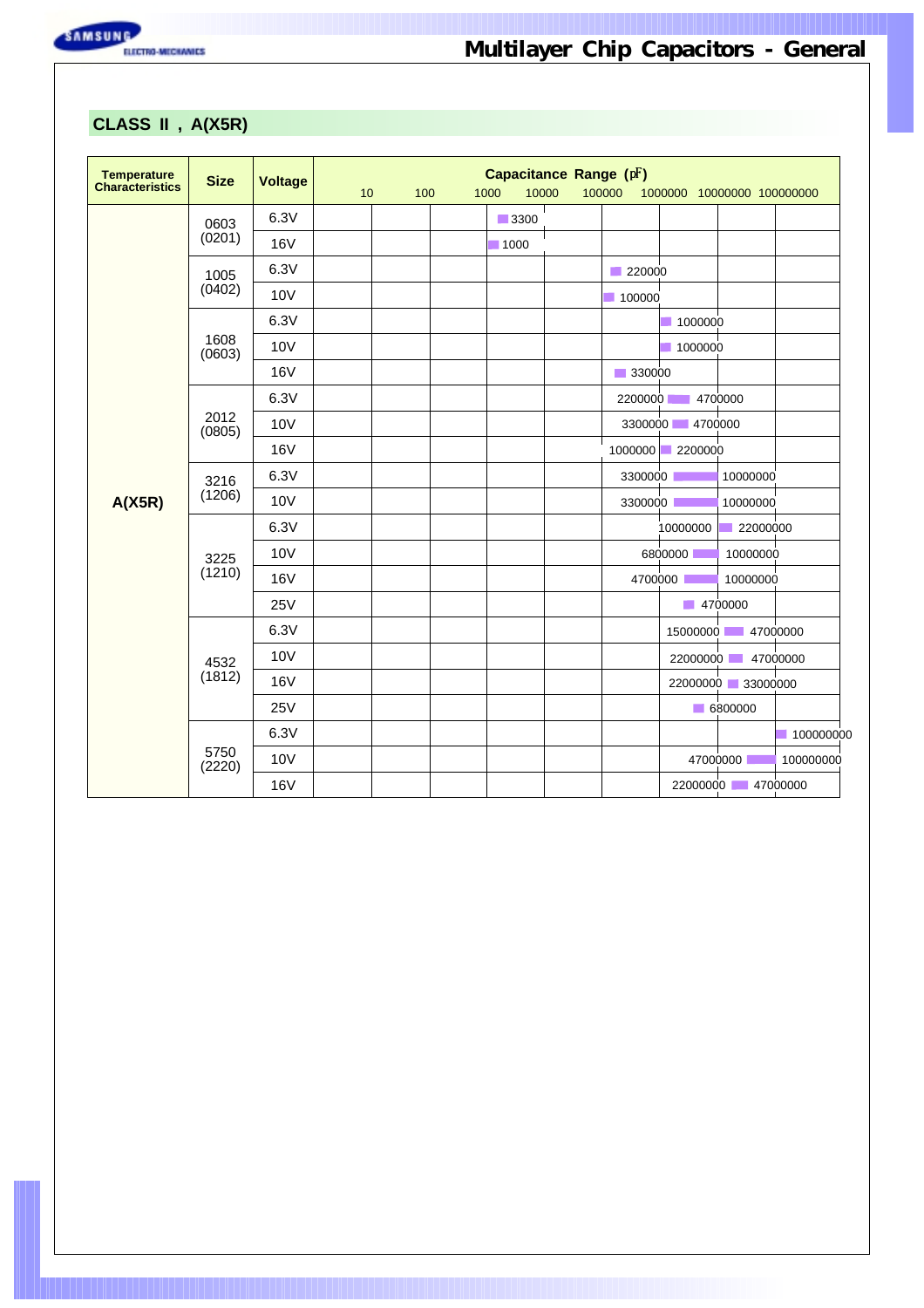SAMSUNG RECONOMICS

| <b>Temperature</b>     |                                           |                 |    |     |      | Capacitance Range (pF) |        |         |                            |                   |           |
|------------------------|-------------------------------------------|-----------------|----|-----|------|------------------------|--------|---------|----------------------------|-------------------|-----------|
| <b>Characteristics</b> | <b>Size</b>                               | <b>Voltage</b>  | 10 | 100 |      | 10000<br>1000          |        | 100000  | 1000000 10000000 100000000 |                   |           |
|                        | $\begin{array}{c} 03 \\ 0201 \end{array}$ | <b>16V</b>      |    | 100 |      | 1000                   |        |         |                            |                   |           |
|                        |                                           | 6.3V            |    | 100 |      |                        |        | 220000  |                            |                   |           |
|                        |                                           | 10 <sub>V</sub> |    | 100 |      |                        |        | 100000  |                            |                   |           |
|                        | 05                                        | <b>16V</b>      |    | 100 |      |                        |        | 82000   |                            |                   |           |
|                        | (0402)                                    | <b>25V</b>      |    | 100 |      |                        | 22000  |         |                            |                   |           |
|                        |                                           | 50V             |    | 100 |      |                        | 10000  |         |                            |                   |           |
|                        |                                           | 6.3V            |    |     |      |                        |        |         | 1000000                    |                   |           |
|                        |                                           | 10 <sub>V</sub> |    | 100 |      |                        |        |         | 470000                     |                   |           |
|                        |                                           | <b>16V</b>      |    | 100 |      |                        |        | 220000  |                            |                   |           |
|                        | $10$<br>(0603)                            | <b>25V</b>      |    | 100 |      |                        |        | 100000  |                            |                   |           |
|                        |                                           | 50V             |    | 100 |      |                        |        | 100000  |                            |                   |           |
|                        |                                           | 100V            |    | 100 |      | 4700                   |        |         |                            |                   |           |
| B(X7R)                 |                                           | 6.3V            |    |     |      |                        |        | 2200000 | $-4700000$                 |                   |           |
|                        |                                           | <b>10V</b>      |    |     |      |                        |        |         |                            |                   |           |
|                        |                                           |                 |    | 100 |      |                        |        |         | 2200000                    |                   |           |
|                        | 21<br>(0805)                              | <b>16V</b>      |    | 100 |      |                        |        | 470000  | 1000000                    |                   |           |
|                        |                                           | <b>25V</b>      |    | 100 |      |                        |        |         |                            |                   |           |
|                        |                                           | 50V             |    | 100 |      |                        |        | 220000  |                            |                   |           |
|                        |                                           | 100V            |    | 100 |      |                        | 33000  |         |                            |                   |           |
|                        |                                           | 6.3V            |    |     |      |                        |        |         |                            | 10000000          |           |
|                        | 31<br>(1206)                              | 10V             |    |     | 1000 |                        |        |         | 4700000                    |                   |           |
|                        |                                           | <b>16V</b>      |    |     | 1000 |                        |        |         | 3300000                    |                   |           |
|                        |                                           | <b>25V</b>      |    |     | 1000 |                        |        |         | 2200000                    |                   |           |
|                        |                                           | 50V             |    |     | 1000 |                        |        | 470000  |                            |                   |           |
|                        |                                           | 100V            |    |     | 1000 |                        |        | 150000  |                            |                   |           |
|                        |                                           | 6.3V            |    |     |      |                        |        |         |                            | 22000000          |           |
|                        |                                           | <b>10V</b>      |    |     | 1000 |                        |        |         |                            | 10000000          |           |
|                        | $32\,$<br>(1210)                          | <b>16V</b>      |    |     | 1000 |                        |        |         |                            | 10000000          |           |
|                        |                                           | <b>25V</b>      |    |     | 1000 |                        |        |         | 4700000                    |                   |           |
|                        |                                           | 50V             |    |     | 1000 |                        |        |         | 2200000                    |                   |           |
|                        |                                           | 100V            |    |     | 1000 |                        |        | 470000  |                            |                   |           |
|                        |                                           | 6.3V            |    |     |      |                        |        |         |                            | 33000000 47000000 |           |
|                        |                                           | 10 <sub>V</sub> |    |     |      |                        |        |         |                            | 22000000          |           |
|                        | 43<br>(1812)                              | 16V             |    |     |      |                        |        |         | 6800000                    | 10000000          |           |
|                        |                                           | 25V             |    |     |      |                        |        |         | 3300000 4700000            |                   |           |
|                        |                                           | 50V             |    |     |      | 10000                  |        |         | 3300000                    |                   |           |
|                        |                                           | 100V            |    |     |      | 10000                  |        |         | 820000                     |                   |           |
|                        |                                           | 6.3V            |    |     |      |                        |        |         |                            | 47000000          | 100000000 |
|                        |                                           | 10 <sub>V</sub> |    |     |      |                        |        |         |                            | 33000000          |           |
|                        | 55                                        | <b>16V</b>      |    |     |      |                        |        |         |                            | 22000000          |           |
|                        | (2220)                                    | 25V             |    |     |      |                        |        |         |                            | 10000000          |           |
|                        |                                           | 50V             |    |     |      |                        | 100000 |         |                            | 4700000           |           |
|                        |                                           | 100V            |    |     |      |                        |        | 680000  | 1600000                    |                   |           |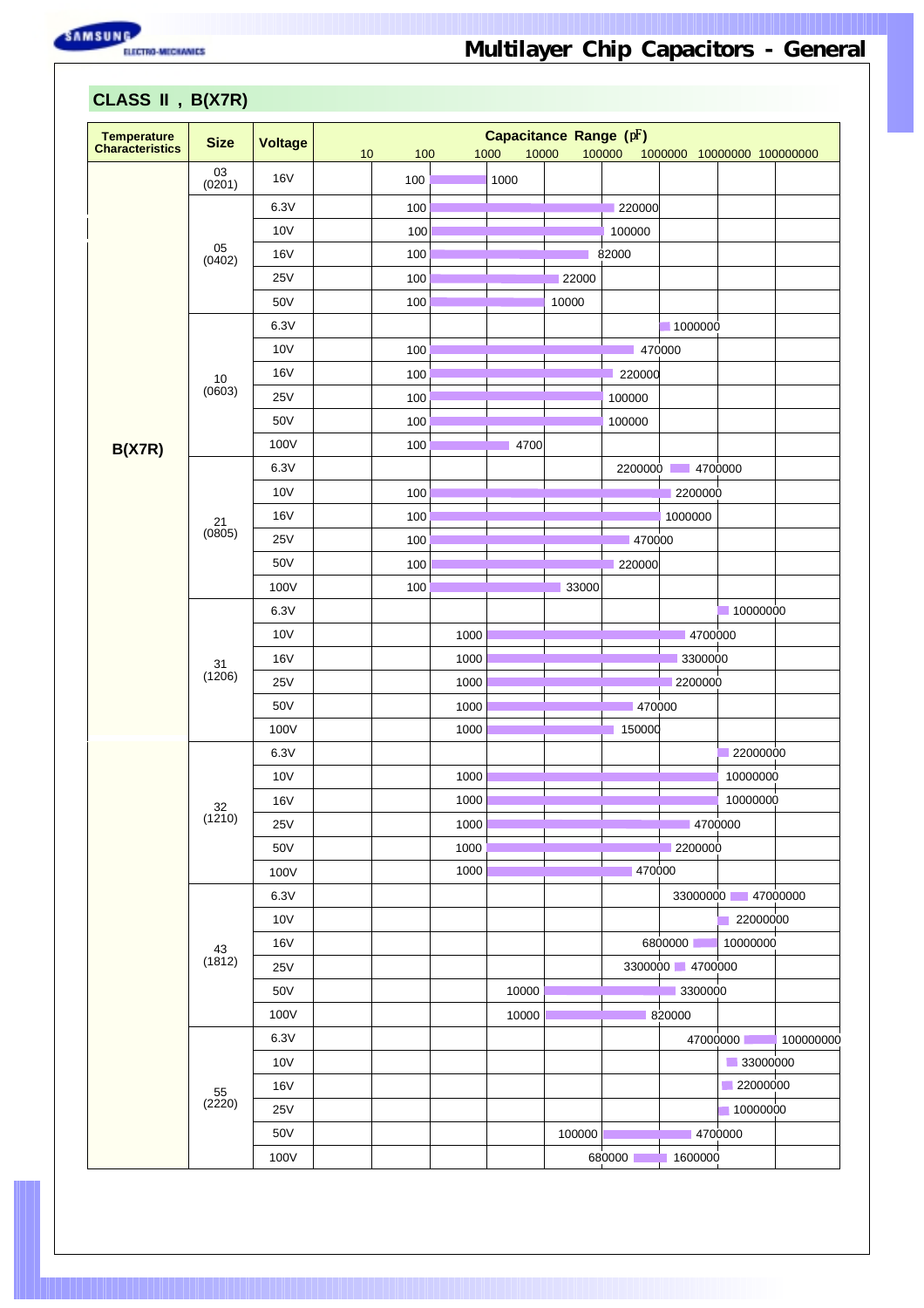

**CLASS II , F(Y5V)**

| Temperature<br>Characteristics | <b>Size</b>         | <b>Voltage</b> |    |     |      |       | Capacitance Range (pF) |        |                    |                          |           |
|--------------------------------|---------------------|----------------|----|-----|------|-------|------------------------|--------|--------------------|--------------------------|-----------|
|                                |                     |                | 10 | 100 | 1000 | 10000 | 100000                 |        | 1000000            | 10000000                 | 100000000 |
|                                |                     | 10 V           |    |     | 2200 |       |                        | 220000 |                    |                          |           |
|                                | 05<br>(0402)        | 16 V           |    |     | 2200 |       |                        | 220000 |                    |                          |           |
|                                |                     | 25 V           |    |     | 2200 |       | 33000                  |        |                    |                          |           |
|                                |                     | 50 V           |    |     | 2200 |       | 10000                  |        |                    |                          |           |
|                                |                     | 6.3V<br>10 V   |    |     |      |       |                        |        | 2200000            |                          |           |
|                                | $10$                |                |    |     | 2200 |       |                        |        | 1000000            |                          |           |
|                                | (0603)              | 16 V           |    |     | 2200 |       |                        | 470000 |                    |                          |           |
|                                |                     | 25 V           |    |     | 2200 |       |                        | 330000 |                    |                          |           |
|                                |                     | 50 V           |    |     | 2200 |       |                        | 100000 |                    |                          |           |
|                                |                     | 6.3V           |    |     |      |       |                        |        |                    | 10000000                 |           |
|                                | 21                  | 10 V           |    |     |      |       |                        |        | 4700000            |                          |           |
|                                | (0805)              | 16 V           |    |     |      | 10000 |                        |        | 2200000<br>1000000 |                          |           |
|                                |                     | 25 V           |    |     |      | 10000 |                        |        |                    |                          |           |
|                                |                     | 50 V           |    |     |      | 10000 |                        | 470000 |                    |                          |           |
| F(Y5V)                         |                     | 10 V           |    |     |      |       | 100000                 |        |                    | 10000000                 |           |
|                                | 31<br>(1206)        | 16 V           |    |     |      | 10000 |                        |        |                    | 4700000                  |           |
|                                |                     | 25 V           |    |     |      | 10000 |                        |        | 3300000            |                          |           |
|                                |                     | 50 V           |    |     |      | 10000 |                        |        | 680000             |                          |           |
|                                |                     | 6.3V           |    |     |      |       |                        |        |                    | $\blacksquare$ 47000000  |           |
|                                |                     | 10 V           |    |     |      |       |                        |        |                    | 22000000<br>$\mathbf{I}$ |           |
|                                | $\frac{32}{(1210)}$ | 16 V           |    |     |      |       | 100000                 |        |                    | 22000000                 |           |
|                                |                     | 25 V           |    |     |      |       | 100000                 |        | 4700000            |                          |           |
|                                |                     | 50 V           |    |     |      |       | 100000                 |        | 1000000            |                          |           |
|                                | 43                  | 6.3V           |    |     |      |       |                        |        |                    |                          | 100000000 |
|                                | (1812)              | 25 V           |    |     |      |       |                        |        |                    | 10000000                 |           |
|                                |                     | 50 V           |    |     |      |       |                        |        |                    | 10000000                 |           |
|                                |                     | 10 V           |    |     |      |       |                        |        |                    |                          | 100000000 |
|                                | $55$<br>(2220)      | 25 V           |    |     |      |       |                        |        |                    | 22000000                 |           |
|                                |                     | 50 V           |    |     |      |       |                        |        |                    | 10000000                 |           |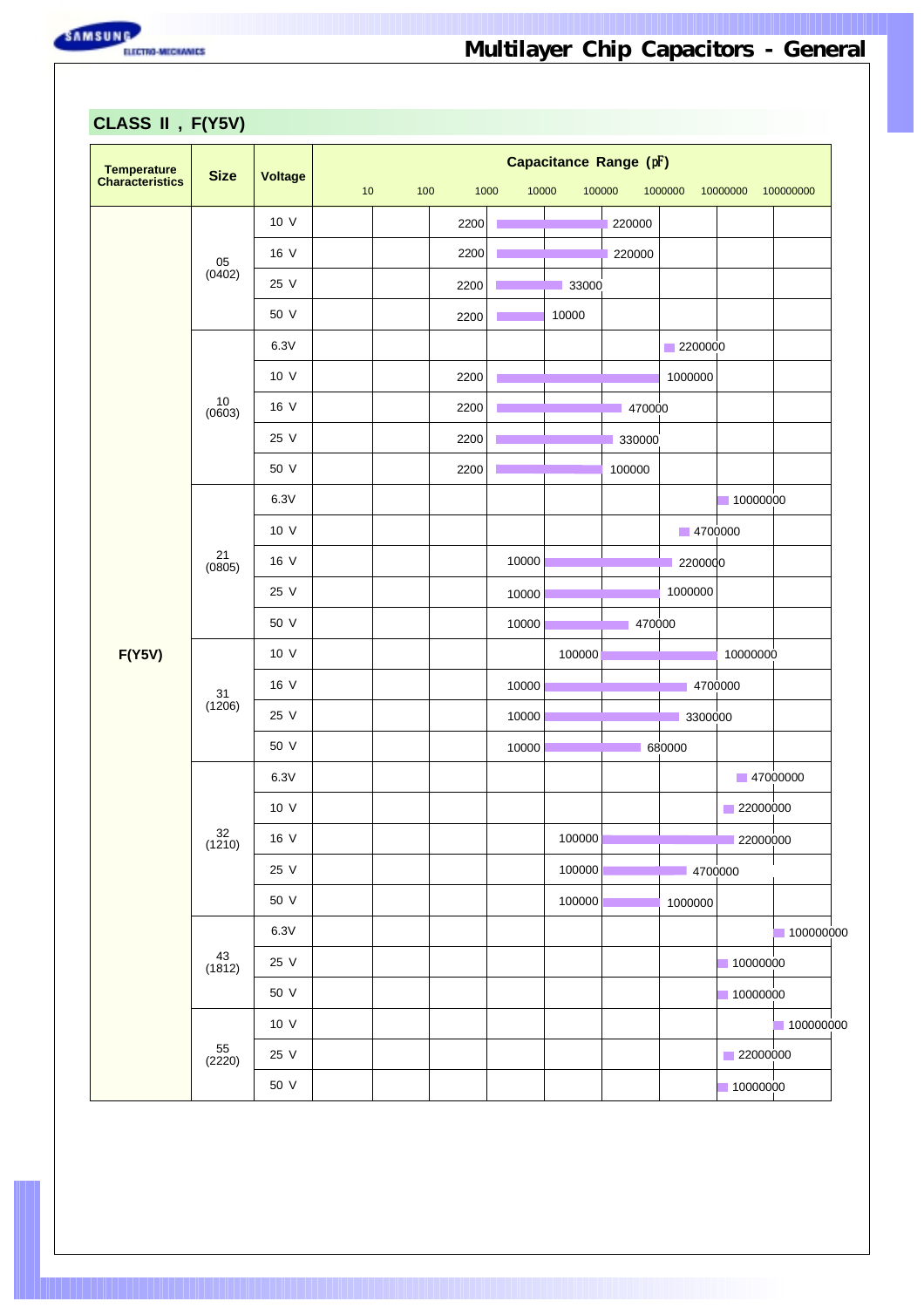

|              | <b>RELIABILITY AND TEST CONDITIONS</b>                                 |                              |                  |                                                                                |              |                                                                                 |                      |                                                                                                                             |                        |                      |  |  |  |  |
|--------------|------------------------------------------------------------------------|------------------------------|------------------|--------------------------------------------------------------------------------|--------------|---------------------------------------------------------------------------------|----------------------|-----------------------------------------------------------------------------------------------------------------------------|------------------------|----------------------|--|--|--|--|
| <b>NO</b>    | <b>ITEM</b>                                                            |                              |                  | <b>PERFORMANCE</b><br><b>TEST CONDITION</b>                                    |              |                                                                                 |                      |                                                                                                                             |                        |                      |  |  |  |  |
| 1            | APPEARANCE                                                             |                              | APPEARANCE       | NO ABNORMAL EXTERIOR                                                           |              |                                                                                 |                      | THROUGH MICROSCOPE(×10)                                                                                                     |                        |                      |  |  |  |  |
| $\mathbf{2}$ | <b>INSULATION</b><br><b>RESISTANCE</b>                                 |                              |                  | : 10,000M $\Omega$ OR 100M $\Omega \cdot \mu$ F)                               |              | 10,000M2 OR 500M2·µF PRODUCT WHICHEVER IS<br>SMALLER(RATED VOLTAGE IS BELOW 16V |                      | RATED VOLTAGE SHALL BE APPLIED.<br>MEASUREMENT TIME IS 60 $\sim$ 120<br>RATED VOLTAGE TIME 60 SEC.                          |                        |                      |  |  |  |  |
| $\mathbf{3}$ | <b>WITHSTANDING</b><br><b>VOLTAGE</b>                                  |                              |                  | NO DIELECTRIC BREAKDOWN OR<br>MECHANICAL BREAKDOWN                             |              |                                                                                 | VOLTAGE FOR 1~5 SEC, | CLASS I: 300% OF THE RATED<br>CLASS II : 250% OF THE RATED<br>VOLTAGE FOR 1~5 SEC IS APPLIED<br>WITH LESS THAN 50mA CURRENT |                        |                      |  |  |  |  |
|              |                                                                        |                              |                  |                                                                                |              |                                                                                 |                      | CAPACITANCE                                                                                                                 | <b>FREQUENCY</b>       | <b>VOLTAGE</b>       |  |  |  |  |
|              |                                                                        | <b>CLASS</b><br>$\mathbf{I}$ | <b>TOLERANCE</b> | <b>WITHIN THE SPECIFIED</b>                                                    |              |                                                                                 |                      | $\leq 1,000$ pF                                                                                                             | 1 业士 10%               | $0.5 - 5$            |  |  |  |  |
| 4            | CAPACI-                                                                |                              |                  |                                                                                |              |                                                                                 |                      | $> 1,000$ pF                                                                                                                | $1$ kHz $\pm$ 10%      | Vrms                 |  |  |  |  |
|              | <b>TANCE</b>                                                           |                              |                  |                                                                                |              |                                                                                 |                      | CAPACITANCE                                                                                                                 | <b>FREQUENCY</b>       | VOLTAGE              |  |  |  |  |
|              |                                                                        | <b>CLASS</b><br>$\mathbb{L}$ | <b>TOLERANCE</b> | WITHIN THE SPECIFIED                                                           |              |                                                                                 |                      | $\leq 10 \mu F$                                                                                                             | $1$ kHz $\pm$ 10%      | 1.0 $\pm$<br>0.2Vrms |  |  |  |  |
|              |                                                                        |                              |                  |                                                                                |              |                                                                                 | $> 10 \mu$ F         | 120Hz ± 20%                                                                                                                 | $0.5\pm$<br>$0.1V$ rms |                      |  |  |  |  |
|              |                                                                        |                              |                  |                                                                                |              |                                                                                 | CAPACITANCE          | <b>FREQUENCY</b>                                                                                                            | <b>VOLTAGE</b>         |                      |  |  |  |  |
| 5            | Q                                                                      | <b>CLASS</b><br>$\mathbf I$  |                  | OVER 30pF : Q ≥1,000<br>LESS THAN $30pF: Q \geq 400 + 20C$<br>(C: CAPACITANCE) |              |                                                                                 |                      | $\leq 1,000$ pF                                                                                                             | 1 业士 10%               | $0.5 - 5$            |  |  |  |  |
|              |                                                                        |                              |                  |                                                                                |              |                                                                                 |                      | $> 1,000 \,\mathrm{pF}$                                                                                                     | 1 kHz ± 10%            | <b>Vrms</b>          |  |  |  |  |
|              |                                                                        |                              | 1. CHAR: B       |                                                                                |              |                                                                                 |                      | CAPACITANCE                                                                                                                 | <b>FREQUENCY</b>       | <b>VOLTAGE</b>       |  |  |  |  |
|              |                                                                        |                              |                  | RATED VOLTAGE                                                                  |              | DF SPEC                                                                         |                      | $\leq 10 \mu F$                                                                                                             | 1 kllz ± 10%           | 1.0 $\pm$<br>0.2Vrms |  |  |  |  |
|              |                                                                        |                              |                  | 6.3V<br>10V                                                                    |              | $0.05$ max<br>$0.05$ max                                                        |                      |                                                                                                                             |                        | 0.5 <sub>±</sub>     |  |  |  |  |
|              |                                                                        |                              |                  | <b>16V</b>                                                                     |              | 0.035 max                                                                       |                      | $> 10 \mu$ F                                                                                                                | 120 $Hz$ $\pm$ 20%     | 0.1Vrms              |  |  |  |  |
|              |                                                                        |                              |                  | <b>25V</b>                                                                     |              | $0.025$ max                                                                     |                      |                                                                                                                             |                        |                      |  |  |  |  |
|              |                                                                        |                              |                  | 50V And over                                                                   |              | 0.025 max                                                                       |                      |                                                                                                                             |                        |                      |  |  |  |  |
|              |                                                                        |                              | 2. CHAR: F       |                                                                                |              |                                                                                 |                      |                                                                                                                             |                        |                      |  |  |  |  |
|              |                                                                        | <b>CLASS</b>                 |                  | 6.3V                                                                           | <b>10V</b>   | <b>16V</b>                                                                      |                      | <b>25V</b>                                                                                                                  | 50V                    |                      |  |  |  |  |
| 6            | Tan $\delta$                                                           | П                            | 1005             |                                                                                | $0.125$ max  | 0.09max $(C^{\leq}220nF)$<br>0.125max $(C > 220nF)$                             |                      | $0.05$ max                                                                                                                  | $0.05$ max             |                      |  |  |  |  |
|              |                                                                        |                              | 1608             | $0.16$ max                                                                     | $0.125$ max  | $0.09$ max                                                                      |                      | $0.05$ max $(C \le 100$ nF)<br>$0.07$ max $(C>100nF)$                                                                       | $0.05$ max             |                      |  |  |  |  |
|              | 2012<br>$0.16$ max<br>$0.125$ max<br>3216<br>$0.16$ max<br>$0.125$ max |                              |                  |                                                                                | $0.09$ max   |                                                                                 | $0.07$ max           | $0.05$ max                                                                                                                  |                        |                      |  |  |  |  |
|              |                                                                        |                              | $0.09$ max       |                                                                                | $0.07$ $max$ | $0.05$ max                                                                      |                      |                                                                                                                             |                        |                      |  |  |  |  |
|              |                                                                        |                              | 3225             | $0.16$ max                                                                     | $0.125$ max  | $0.09$ max                                                                      |                      | 0.07max( $C \leq 6.8 \mu$ F)<br>0.09max( $C > 6.8$ $\mu$ F)                                                                 | $0.05$ max             |                      |  |  |  |  |
|              |                                                                        |                              | 4532             | $0.16$ max                                                                     | $0.16$ max   | $\blacksquare$                                                                  |                      |                                                                                                                             |                        |                      |  |  |  |  |
|              |                                                                        |                              | 5750             |                                                                                | $0.125$ max  |                                                                                 |                      |                                                                                                                             |                        |                      |  |  |  |  |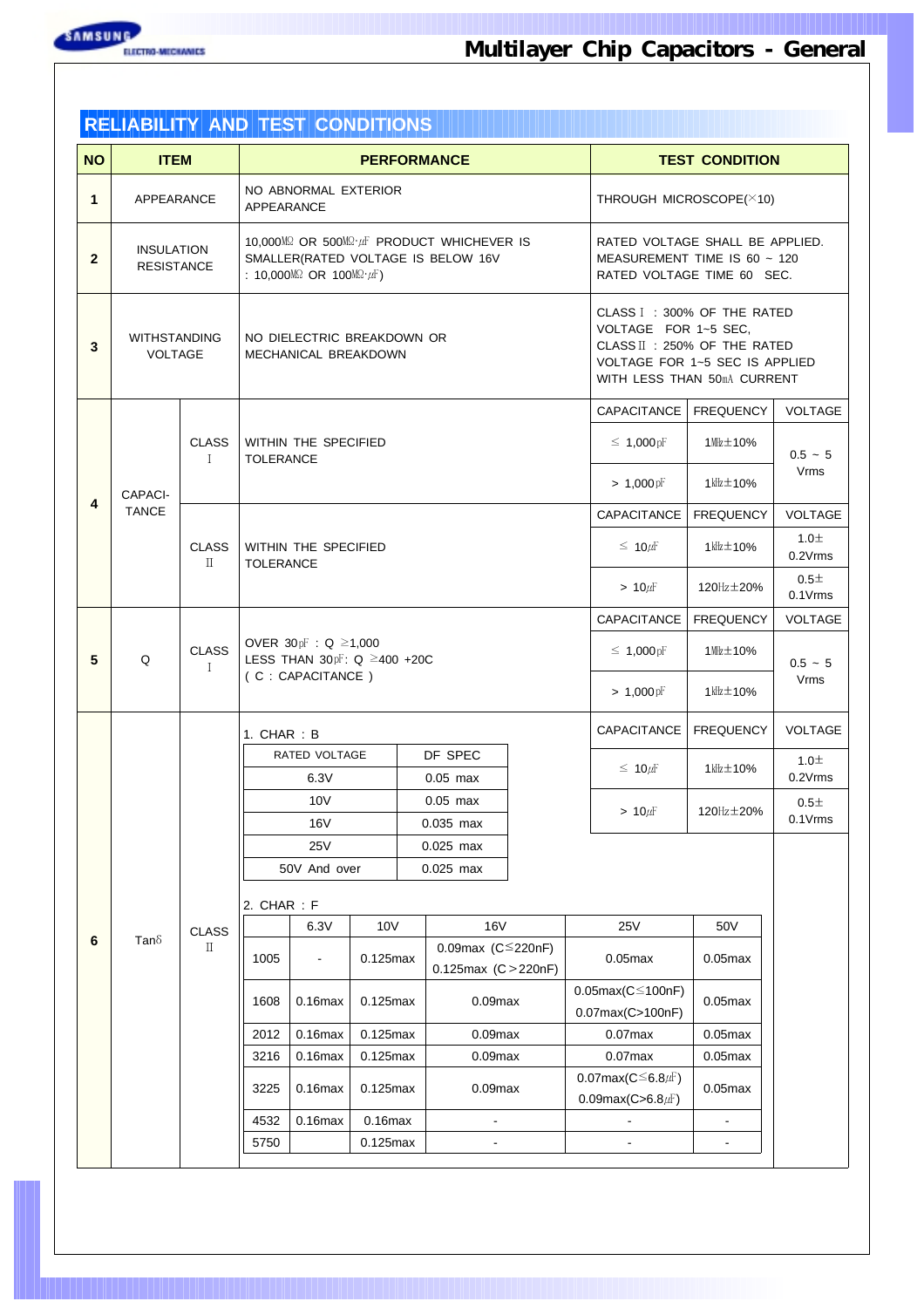

| <b>NO</b>      |                                                                       | <b>ITEM</b>                    |                              |                                                                                |                                                                                                    | <b>PERFORMANCE</b>                                                                                                                                           |                                                                                                                                                                                                                                                                                                                                                             |                                                                                                                                                    | <b>TEST CONDITION</b>                                                                                                                                                                                             |  |  |
|----------------|-----------------------------------------------------------------------|--------------------------------|------------------------------|--------------------------------------------------------------------------------|----------------------------------------------------------------------------------------------------|--------------------------------------------------------------------------------------------------------------------------------------------------------------|-------------------------------------------------------------------------------------------------------------------------------------------------------------------------------------------------------------------------------------------------------------------------------------------------------------------------------------------------------------|----------------------------------------------------------------------------------------------------------------------------------------------------|-------------------------------------------------------------------------------------------------------------------------------------------------------------------------------------------------------------------|--|--|
| $\overline{7}$ | CAPACITANCE<br><b>TEMPERATURE</b><br><b>COEFFICIENT</b>               |                                | <b>CLASS</b><br>$\mathbf{I}$ |                                                                                | <b>CHARACTERISTIC</b><br>C <sub>0</sub> G<br><b>PH</b><br><b>RH</b><br><b>SH</b><br>TH<br>UL<br>SL | TEMP. COEFFICIENT<br>$(PPM/\mathbb{C})$<br>$0 \pm 30$<br>$-150 \pm 60$<br>$-220 \pm 60$<br>$-330 \pm 60$<br>$-470 \pm 60$<br>$-750 \pm 120$<br>$+350 - 1000$ |                                                                                                                                                                                                                                                                                                                                                             | C AND AT 85 C<br><b>STEP</b><br>$\mathbf{1}$<br>$\overline{2}$<br>3<br>4<br>5                                                                      | THESE SYMMETRICAL TOLERANCE APPLY<br>TO 2 POINT MEASUREMENT OF<br>TEMPERATURE COEFFICIENT: ONE AT 25<br>TEMPERATURE<br>$25 \pm 2$<br>MIN RATED TEMP $\pm$ 2<br>25 $\pm$ 2<br>MAX RATED TEMP $\pm$ 2<br>$25 \pm 2$ |  |  |
| 8              | <b>CLASS</b><br><b>TEMPERATURE</b><br><b>CHARACTERISTICS</b><br>$\Pi$ |                                |                              |                                                                                | CHAR.<br>A,B<br>F                                                                                  | CAP. CHANGE(%)<br>±15%<br>$+22\% - 82\%$                                                                                                                     | The change of capacitance should be got<br>from the capacitance at $25^{\circ}$ .<br>After capacitance measured from Min.<br>Temp. to Max. Temp., it should be<br>calculated from the formula below.<br>$\frac{C2 - C1}{C2}$ × 100 %<br>C <sub>1</sub><br>C1: CAPACITANCE AT STANDARD<br>TEMPERATURE(25°C)<br>C2: CAPACITANCE AT EACH<br><b>TEMPERATURE</b> |                                                                                                                                                    |                                                                                                                                                                                                                   |  |  |
| 9              | ADHESIVE STRENGTH<br>OF TERMINATION                                   |                                |                              | THE TERMINAL<br>ELECTRODE.                                                     |                                                                                                    | NO INDICATION OF PEELING SHALL OCCUR ON                                                                                                                      | A 500g.f PRESSURE SHALL BE<br>APPLIED FOR 10±1 SECOND.<br>//////<br>500g.f                                                                                                                                                                                                                                                                                  |                                                                                                                                                    |                                                                                                                                                                                                                   |  |  |
|                |                                                                       | APPEARANCE<br><b>CHARACTER</b> |                              |                                                                                |                                                                                                    | NO MECHANICAL DAMAGE SHALL OCCUR.<br>CHANGE OF                                                                                                               |                                                                                                                                                                                                                                                                                                                                                             | BENDING SHALL BE APPLIED TO<br>THE LIMIT(1mm) WITH 0.3mm/SEC.<br>KEEP THE TEST BOARD AT THE LIMIT<br>POINT IN 5 SEC.,<br>THEN MEASURE CAPACITANCE. |                                                                                                                                                                                                                   |  |  |
| 10             | <b>BENDING</b><br><b>STRENGTH</b>                                     |                                |                              | CAPACITANCE<br>WITHIN ±5% OR<br>CLASS I<br>$\pm$ 0.5 pF WHICHEVER<br>IS LARGER |                                                                                                    |                                                                                                                                                              |                                                                                                                                                                                                                                                                                                                                                             | 20<br>$R = 340$                                                                                                                                    |                                                                                                                                                                                                                   |  |  |
|                |                                                                       | CAPACITANCE                    |                              | <b>CLASS II</b>                                                                | A, B                                                                                               | WITHIN $\pm$ 12.5%                                                                                                                                           |                                                                                                                                                                                                                                                                                                                                                             | $\left(\right)$<br>45±1                                                                                                                            | <b>BENDING</b><br>45±1<br><b>LIMIT</b>                                                                                                                                                                            |  |  |
|                |                                                                       |                                |                              |                                                                                | F                                                                                                  | WITHIN $\pm 30\%$                                                                                                                                            |                                                                                                                                                                                                                                                                                                                                                             |                                                                                                                                                    |                                                                                                                                                                                                                   |  |  |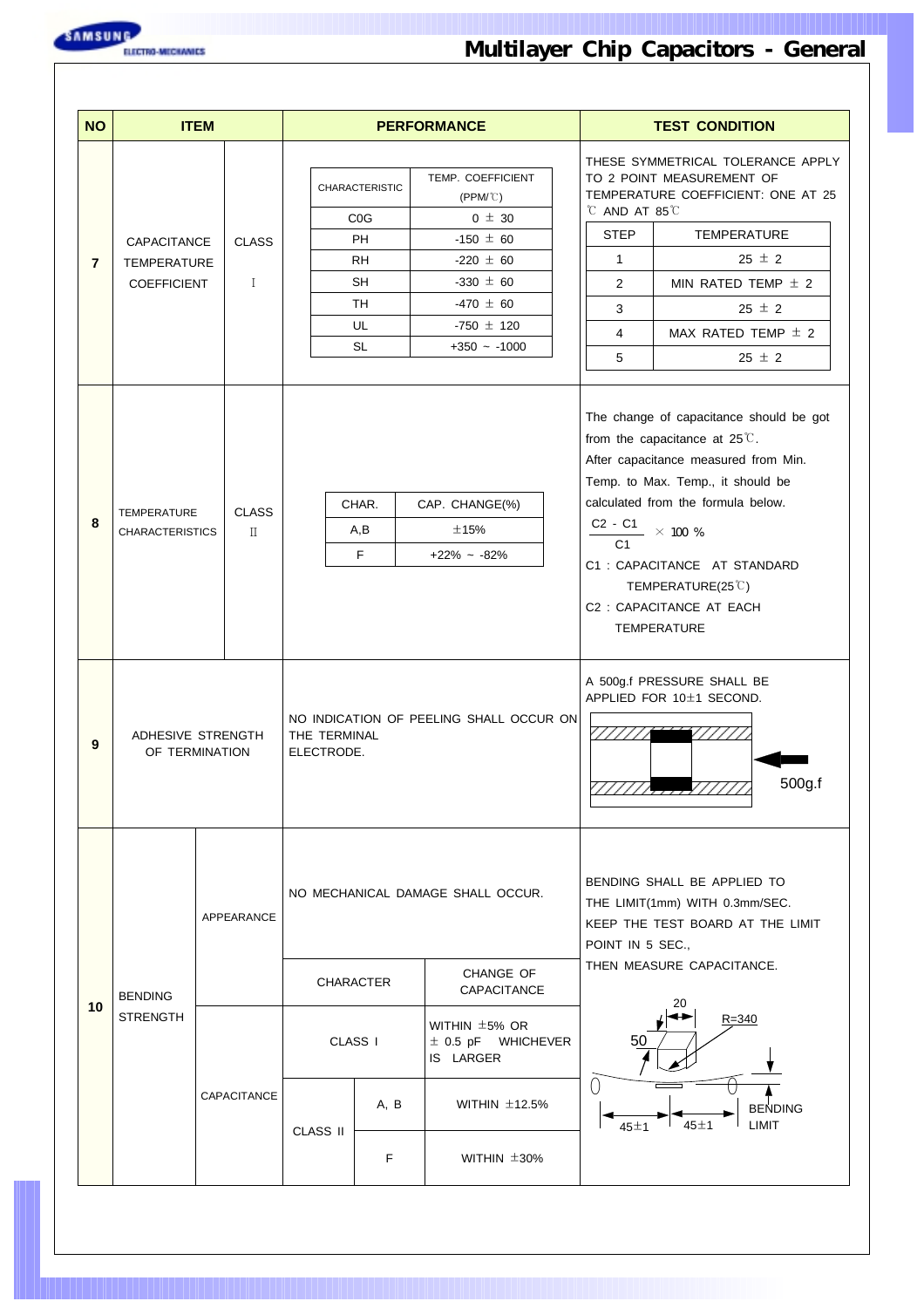

| <b>NO</b> |                             | <b>ITEM</b>                            |                                                                           |     | <b>PERFORMANCE</b>                                                                                  | <b>TEST CONDITION</b>                                                                                                                                                                                    |                                                          |             |  |  |
|-----------|-----------------------------|----------------------------------------|---------------------------------------------------------------------------|-----|-----------------------------------------------------------------------------------------------------|----------------------------------------------------------------------------------------------------------------------------------------------------------------------------------------------------------|----------------------------------------------------------|-------------|--|--|
| 11        |                             | <b>SOLDERABILITY</b>                   | OUT OR DISSOLVE                                                           |     | MORE THAN 75% OF THE TERMINAL<br>SURFACE IS TO BE SOLDERED NEWLY,<br>SO METAL PART(A) DOES NOT COME | SOLDER TEMPERATURE : 230±5c<br><b>SOLDER</b><br>: H63A<br>FLUX<br>: ROSIN<br>PRE-HEATING: AT 80~120c<br>FOR 10~30SEC.                                                                                    |                                                          |             |  |  |
|           |                             | APPEARANCE                             | SHALL OCCUR                                                               |     | NO MECHANICAL DAMAGE                                                                                | $270 \pm 5c$                                                                                                                                                                                             | DIP: SOLDER TEMPERATURE OF                               |             |  |  |
|           |                             |                                        | <b>CHARACTERISTIC</b>                                                     |     | CAP. CHANGE                                                                                         |                                                                                                                                                                                                          | DIP TIME : $10±$ SEC.<br>EACH TERMINATION SHALL BE FULLY |             |  |  |
|           |                             | CAPACITANCE                            | CLASS I                                                                   |     | WITHIN $±2.5%$<br>OR $\pm$ 0.25pF<br><b>WHICHEVER IS</b><br>LARGER                                  | AS FOLLOWING:                                                                                                                                                                                            | IMMERSED AND PREHEATED                                   | <b>TIME</b> |  |  |
|           | <b>RESISTANCE</b>           |                                        | <b>CLASS II</b>                                                           | A,B | WITHIN $±7.5%$                                                                                      | <b>STEP</b>                                                                                                                                                                                              | TEMP.(C)                                                 | (SEC.)      |  |  |
| 12        | TO<br><b>SOLDERING</b>      |                                        |                                                                           | F.  | WITHIN $\pm 20\%$                                                                                   | $\mathbf{1}$<br>$\mathbf{2}^{\prime}$                                                                                                                                                                    | $80 - 100$<br>$150 - 180$                                | 60<br>60    |  |  |
|           | <b>HEAT</b><br>Q<br>CLASS I |                                        | 30pF AND OVER : Q≥ 1000                                                   |     | LESS THAN 30pF : $Q \ge 400+20$ <sup>*</sup> C                                                      |                                                                                                                                                                                                          | MEASURE AT ROOM TEMP. AFTER                              |             |  |  |
|           |                             | Tan delta<br><b>CLASS II</b>           | TO SATISFY THE SPECIFIED<br><b>INITIAL VALUE</b>                          |     |                                                                                                     | <b>COOLING FOR</b>                                                                                                                                                                                       | CLASS $1:24 \pm 2$ HOURS                                 |             |  |  |
|           |                             | <b>INSULATION</b><br><b>RESISTANCE</b> | TO SATISFY THE SPECIFIED<br><b>INITIAL VALUE</b>                          |     |                                                                                                     | CLASS II: 48 $\pm$ 4 HOURS                                                                                                                                                                               |                                                          |             |  |  |
|           |                             | <b>WITHSTANDING</b><br><b>VOLTAGE</b>  | TO SATISFY THE SPECIFIED<br><b>INITIAL VALUE</b>                          |     |                                                                                                     |                                                                                                                                                                                                          |                                                          |             |  |  |
|           |                             | APPEARANCE                             | OCCUR.                                                                    |     | NO MECHANICAL DAMAGE SHALL                                                                          | THE CAPACITOR SHALL BE SUBJECTED<br>TO A HARMONIC MOTION HAVING A                                                                                                                                        |                                                          |             |  |  |
|           |                             |                                        | <b>CHARACTERISTIC</b>                                                     |     | CAP. CHANGE                                                                                         | CHAR.                                                                                                                                                                                                    | TOTAL AMPLITUDE OF 1.5mm.<br><b>FREQUENCY RANGE</b>      |             |  |  |
|           |                             |                                        |                                                                           |     | WITHIN $\pm$ 2.5% OR<br>$\pm$ 0.25pF                                                                | A,B,C,F                                                                                                                                                                                                  | 10Hz $\rightarrow$ 55Hz $\rightarrow$ 10Hz               |             |  |  |
|           |                             | CAPACITANCE                            | CLASS I                                                                   |     | <b>WHICHEVER</b><br><b>IS LARGER</b>                                                                | CHAR.                                                                                                                                                                                                    | <b>TRAVERSED TIME</b>                                    |             |  |  |
| 13        | <b>VIBRATION</b>            |                                        | <b>CLASS</b>                                                              | A,B | WITHIN $±5%$                                                                                        | A,B,C,F                                                                                                                                                                                                  | 1 min                                                    |             |  |  |
|           | TEST                        |                                        | Ш.                                                                        | F   | WITHIN $\pm 20\%$                                                                                   |                                                                                                                                                                                                          | THE ENTIRE FREQUENCY RANGE,                              |             |  |  |
|           |                             | Q<br>CLASS I                           | 30pF AND OVER : Q≥ 1000<br>LESS THAN 30pF : $Q \ge 400+20$ <sup>*</sup> C |     |                                                                                                     | FROM 10 TO 55Hz AND RETURN<br>TO 10Hz, SHALL BE TRAVERSED<br>IN 1 MINUTE.<br>THIS CYCLE SHALL BE PERFORMED 2<br>HOURS IN EACH THERE MUTUALLY<br>PERPENDICULAR DIRECTION,<br>FOR TOTAL PERIOD OF 6 HOURS. |                                                          |             |  |  |
|           |                             | Tan delta<br>CLASS II                  | TO SATISFY THE SPECIFIED<br>INITIAL VALUE                                 |     |                                                                                                     |                                                                                                                                                                                                          |                                                          |             |  |  |
|           |                             | <b>INSULATION</b><br><b>RESISTANCE</b> | TO SATISFY THE SPECIFIED<br>INITIAL VALUE                                 |     |                                                                                                     |                                                                                                                                                                                                          |                                                          |             |  |  |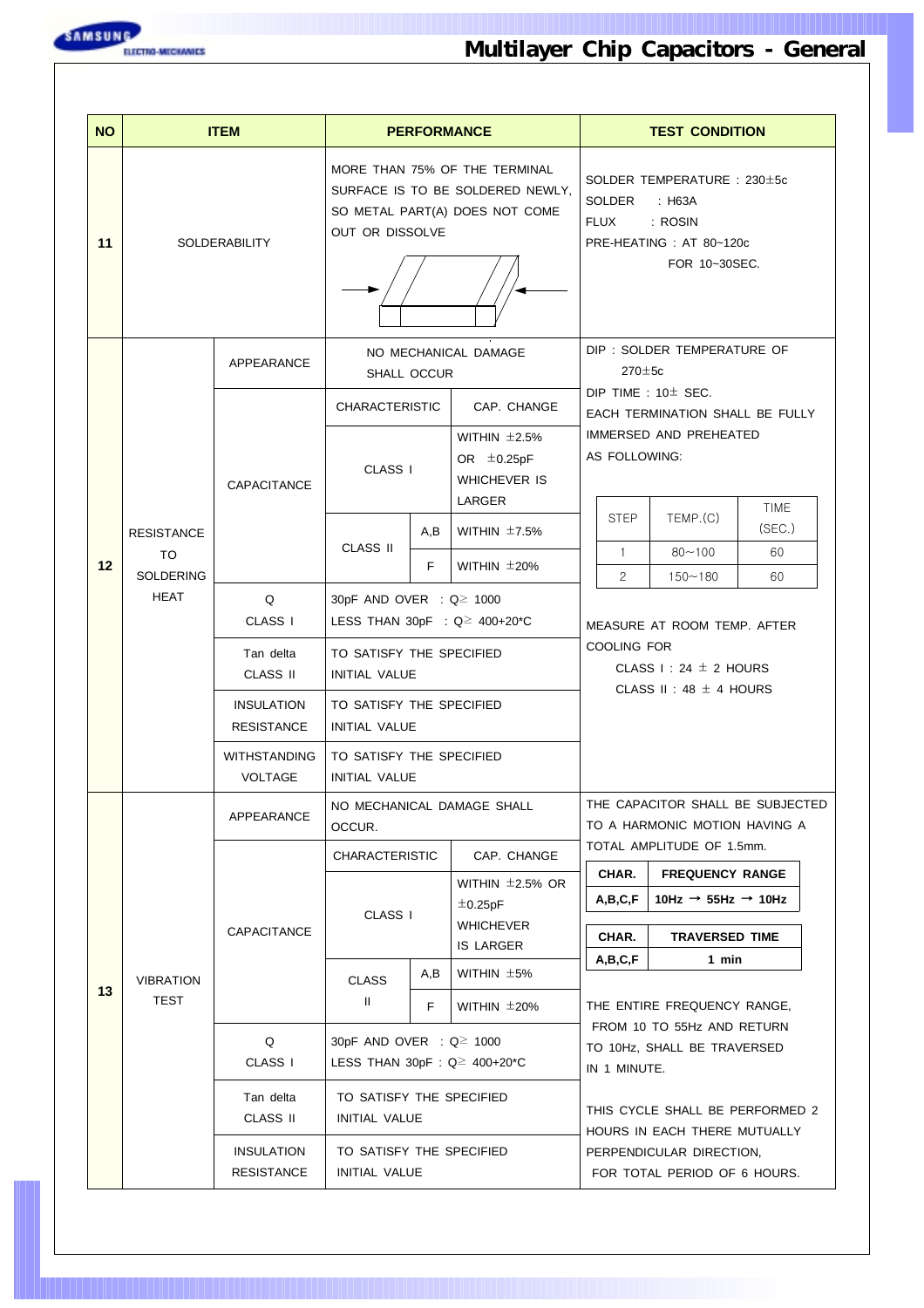

| <b>NO</b> |                                      | <b>ITEM</b>                            |                     |                                                                                           |                                             | <b>PERFORMANCE</b>                                              |                    |                                     |                    | <b>TEST CONDITION</b>                                                                         |  |  |  |
|-----------|--------------------------------------|----------------------------------------|---------------------|-------------------------------------------------------------------------------------------|---------------------------------------------|-----------------------------------------------------------------|--------------------|-------------------------------------|--------------------|-----------------------------------------------------------------------------------------------|--|--|--|
|           |                                      | APPEARANCE                             |                     | NO MECHANICAL DAMAGE SHALL OCCUR                                                          |                                             |                                                                 |                    |                                     |                    |                                                                                               |  |  |  |
|           |                                      |                                        |                     | <b>CHARACTERISTIC</b>                                                                     |                                             |                                                                 |                    | <b>CAPACITANCE</b><br><b>CHANGE</b> |                    |                                                                                               |  |  |  |
|           |                                      | <b>CAPACITANCE</b>                     | CLASS <sub>I</sub>  |                                                                                           |                                             | WITHIN $\pm$ 5% OR<br>$\pm$ 0.5pF WHICHEVER<br><b>IS LARGER</b> |                    |                                     |                    | TEMPERATURE<br>: 40 $\pm$ 2 $\degree$ C                                                       |  |  |  |
|           |                                      |                                        |                     | <b>CLASS</b>                                                                              | A,B                                         |                                                                 | WITHIN $\pm$ 12.5% |                                     |                    | RELATIVE HUMIDITY: 90~95 %RH<br>TEST TIME : 500 +12/-0 Hr.                                    |  |  |  |
|           |                                      |                                        | $\mathbf{II}$<br>F. |                                                                                           |                                             |                                                                 | WITHIN $\pm 30\%$  |                                     |                    |                                                                                               |  |  |  |
| 14        | <b>HUMIDITY</b><br>(STEADY<br>STATE) | Q<br>CLASS <sub>I</sub>                | $10 - 30pF$         | 30pF AND OVER : Q≥ 350<br>LESS THAN 10pF : $Q \ge 200 + 10$ <sup>*</sup> C                | : $Q \ge 275 + 2.5$ C                       |                                                                 |                    |                                     |                    | MEASURE AT ROOM<br><b>TEMPERATURE</b><br>AFTER COOLING FOR<br>CLASS $\vdash$ : 24 $\pm$ 2 Hr. |  |  |  |
|           |                                      |                                        | Char.               | <b>25V</b><br>and<br>over                                                                 | <b>16V</b>                                  |                                                                 | <b>10V</b>         | 6.3V                                | 4.0V               | CLASS $II : 48 \pm 4$ Hr.                                                                     |  |  |  |
|           |                                      | Tan delta                              | A,B                 | 0.05<br><b>MAX</b>                                                                        | 0.05 MAX                                    |                                                                 | 0.05<br><b>MAX</b> | 0.075<br><b>MAX</b>                 | 0.1<br><b>MAX</b>  |                                                                                               |  |  |  |
|           |                                      | <b>CLASS II</b>                        | F                   | 0.075<br><b>MAX</b>                                                                       | (C<1.0uF)<br>0.125 MAX<br>$(C \geq 1.0$ uF) | 0.1 MAX                                                         | 0.15<br><b>MAX</b> | 0.195<br><b>MAX</b>                 | 0.25<br><b>MAX</b> |                                                                                               |  |  |  |
|           |                                      | <b>INSULATION</b><br><b>RESISTANCE</b> |                     | MINIMUM INSULATION RESISTANCE:<br>1,000 Mohm OR 50Mohm*uF PRODUCT<br>WHICHEVER IS SMALLER |                                             |                                                                 |                    |                                     |                    |                                                                                               |  |  |  |

\* THE INITIAL VALUE OF HIGH DIELECTRIC CONSTANT SERIES SHALL BE MEASURED AFTER THE HEAT TREATMENT OF 150 +0/-10C, 1Hr AND SITTING OF 48±4hr AT ROOM TEMPERATURE & ROOM HUMIDITY.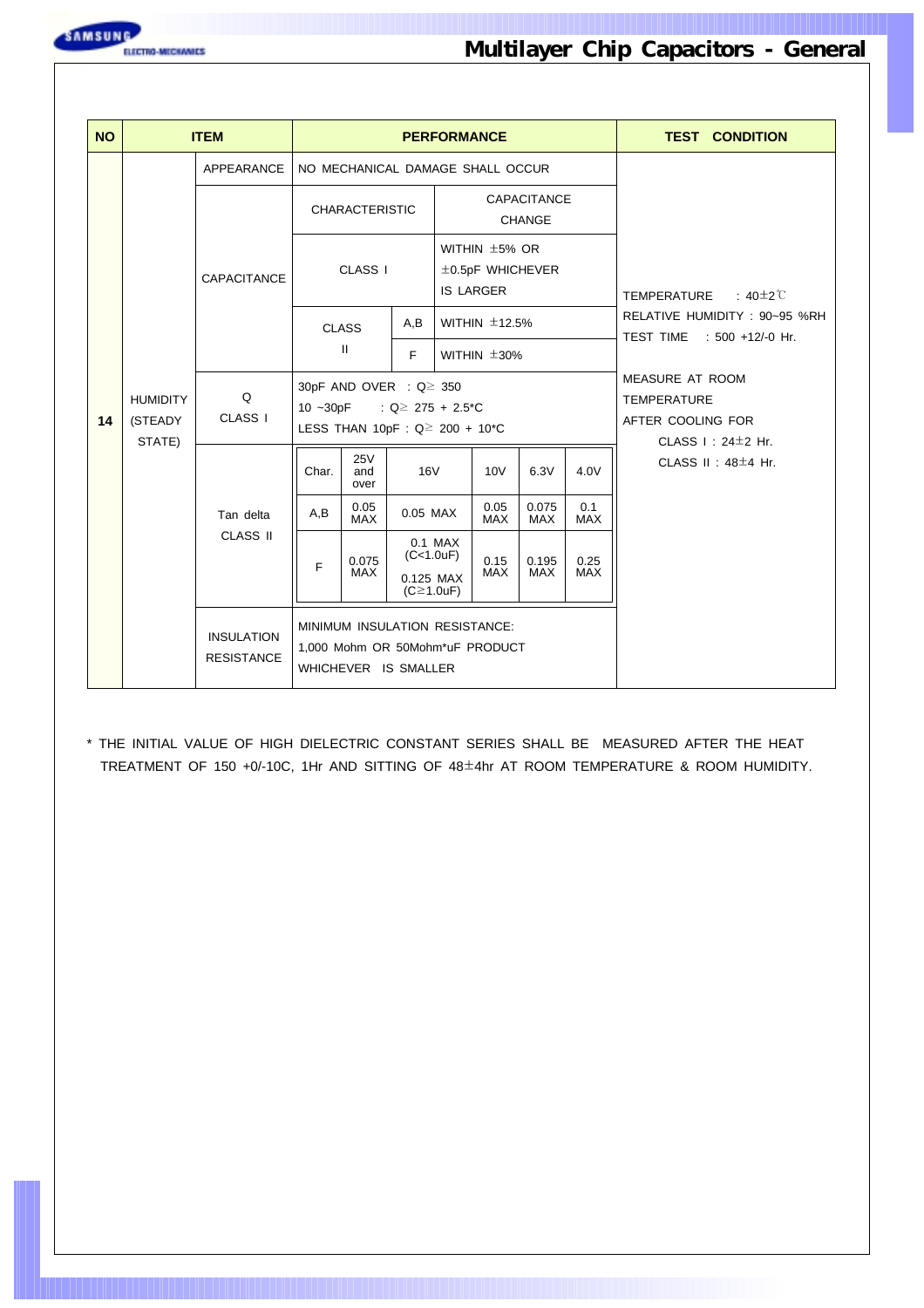

| <b>NO</b> |                   | <b>ITEM</b>                  |                                                    |                    |  | <b>PERFORMANCE</b>                                              |                    |                            |                   |                    | <b>TEST CONDITION</b> |                                                |  |  |
|-----------|-------------------|------------------------------|----------------------------------------------------|--------------------|--|-----------------------------------------------------------------|--------------------|----------------------------|-------------------|--------------------|-----------------------|------------------------------------------------|--|--|
|           |                   | APPEARANCE                   | NO MECHANICAL DAMAGE SHALL OCCUR                   |                    |  |                                                                 |                    |                            |                   | APPLIED VOLTAGE :  |                       |                                                |  |  |
|           |                   |                              | <b>CHARACTERISTIC</b>                              |                    |  |                                                                 |                    | CAPACITANCE CHANGE         |                   |                    |                       | RATED VOLTAGE                                  |  |  |
|           |                   |                              |                                                    | CLASS I            |  | WITHIN $\pm$ 7.5% OR $\pm$ 0.75pF<br><b>WHICHEVER IS LARGER</b> |                    |                            |                   |                    |                       | TEMPERATURE : $40\pm2\degree$                  |  |  |
|           |                   |                              |                                                    | A,B                |  | WITHIN $\pm$ 12.5%                                              |                    |                            | <b>RELATIVE</b>   |                    | HUMIDITY: 90~95%RH    |                                                |  |  |
|           |                   | CAPACITANCE                  |                                                    |                    |  | WITHIN $\pm 30\%$                                               |                    |                            |                   |                    |                       |                                                |  |  |
|           |                   |                              | <b>CLASS</b>                                       |                    |  | [ 10V AND BELOW ]                                               |                    |                            |                   |                    |                       | TEST TIME : 500 +12/-0 Hr.                     |  |  |
|           |                   |                              | $\mathbf{H}$                                       | F                  |  | WITHIN $+30 - -40%$<br>1005 C>0.47µF 1608 C>1µF                 |                    |                            |                   | <b>CURRENT</b>     |                       |                                                |  |  |
|           |                   |                              |                                                    |                    |  | 2012 C>4.7µF                                                    |                    |                            | 3216 C>10µF       |                    |                       | APPLIED: 50mA MAX.                             |  |  |
|           | <b>MOISTURE</b>   |                              |                                                    |                    |  | 3225 C>22µF 4532 C>47µF                                         |                    |                            |                   | MEASURING AT ROOM  |                       |                                                |  |  |
| 15        | <b>RESISTANCE</b> | Q                            | 30pF AND OVER : $Q \ge 200$                        |                    |  |                                                                 |                    |                            |                   | <b>TEMPERATURE</b> |                       |                                                |  |  |
|           |                   | CLASS <sub>I</sub>           | 30pF AND BELOW : $Q \ge 100 + 10/3$ <sup>*</sup> C |                    |  |                                                                 |                    |                            |                   | AFTER COOLING FOR  |                       | CLASS $\vdots$ 24 $\pm$ 2 Hr.                  |  |  |
|           |                   |                              | Char.                                              | 25V<br>and over    |  | 16V                                                             | 10V                | 6.3V                       | 4.0V              |                    |                       | CLASS $II : 48 \pm 4$ Hr.                      |  |  |
|           |                   | Tan delta                    | A,B                                                | 0.05<br><b>MAX</b> |  | 0.05<br><b>MAX</b>                                              | 0.05<br><b>MAX</b> | 0.075<br><b>MAX</b>        | 0.1<br><b>MAX</b> |                    |                       |                                                |  |  |
|           |                   | <b>CLASS II</b>              |                                                    |                    |  | 0.1 MAX                                                         |                    |                            |                   |                    |                       | [INITIAL MEASUREMENT]<br>CLASS II : IN CASE OF |  |  |
|           |                   |                              | F                                                  | 0.075<br>MAX       |  | $(C \langle 1.0uF \rangle)$<br>0.15<br>MAX                      |                    | 0.195<br>MAX               | 0.25<br>MAX       |                    |                       | BELOW 10V PRODUCT, IT                          |  |  |
|           |                   |                              |                                                    |                    |  | 0.125 MAX<br>$(C \geq 1.0$ uF)                                  |                    |                            |                   |                    |                       | SHOULD BE TREATED WITH                         |  |  |
|           |                   |                              | <b>MINIMUM INSULATION RESISTANCE:</b>              |                    |  | RATED VOLTAGE FOR 1HR<br>AT 40℃±2℃. MEASURE AT                  |                    |                            |                   |                    |                       |                                                |  |  |
|           |                   | <b>INSULATION</b>            | 500 Mohm OR 25Mohm*uF PRODUCT,                     |                    |  |                                                                 |                    | ROOM TEMPERATURE AFTER     |                   |                    |                       |                                                |  |  |
|           |                   | <b>RESISTANCE</b>            | WHICHEVER IS SMALLER.                              |                    |  |                                                                 |                    | COOLING FOR : $48\pm4$ Hr. |                   |                    |                       |                                                |  |  |
|           |                   | APPEARANCE                   | NO MECHANICAL DAMAGE SHALL OCCUR                   |                    |  |                                                                 |                    |                            |                   |                    |                       |                                                |  |  |
|           |                   |                              | <b>CHARACTERISTIC</b><br>CAP. CHANGE               |                    |  |                                                                 |                    |                            |                   |                    |                       |                                                |  |  |
|           |                   |                              |                                                    | CLASS I            |  | WITHIN $\pm 3\%$ OR $\pm$ 0.3pF,                                |                    |                            |                   |                    |                       |                                                |  |  |
|           |                   |                              |                                                    |                    |  | <b>WHICHEVER IS LARGER</b><br>WITHIN $\pm$ 12.5%                |                    |                            |                   |                    |                       |                                                |  |  |
|           |                   |                              |                                                    | A,B                |  |                                                                 |                    |                            |                   | APPLIED VOLTAGE :  |                       |                                                |  |  |
|           |                   | CAPACITANCE                  |                                                    |                    |  | WITHIN $\pm 30\%$<br>[ 10V AND BELOW ]                          |                    |                            |                   |                    |                       | 200% OF RATED                                  |  |  |
|           |                   |                              | <b>CLASS</b><br>Ш                                  | F                  |  | WITHIN $+30 - -40%$                                             |                    |                            |                   | <b>VOLTAGE</b>     |                       | TEST TIME: 1000 +48/-0 Hr.                     |  |  |
|           |                   |                              |                                                    |                    |  | 1005 C>0.47µF 1608 C>1µF                                        |                    |                            |                   | <b>CURRENT</b>     |                       |                                                |  |  |
|           | HIGH              |                              |                                                    |                    |  | 2012 C>4.7µF<br>3225 C>22µF                                     |                    | 4532 C>47µF                | 3216 C>10µF       |                    |                       | APPLIED: 50mA MAX.                             |  |  |
| 16        | TEMPERA-          |                              | 30pF AND OVER : $Q \ge 350$                        |                    |  |                                                                 |                    |                            |                   | CHAR.              |                       | TEMP.                                          |  |  |
|           | <b>TURE</b>       | Q<br>CLASS I                 | 10 ~ 30 pF : $Q \ge 275 + 2.5$ <sup>*</sup> C      |                    |  |                                                                 |                    |                            |                   | CLASS <sub>I</sub> |                       | $125 \pm 3^{\circ}$                            |  |  |
|           | <b>RESISTANCE</b> |                              | LESS THAN 10pF : Q $\geq$ 200 + 10 <sup>*</sup> C  |                    |  |                                                                 |                    |                            |                   | <b>CLASS</b>       | A                     | $85 \pm 3^{\circ}$                             |  |  |
|           |                   |                              | Char.                                              | 25V<br>and over    |  | 16V                                                             | 10V                | 6.3V                       | 4.0V              | $\mathbf{H}$       | В                     | $125 \pm 3^{\circ}$                            |  |  |
|           |                   |                              | A,B                                                | 0.05               |  | 0.05                                                            | 0.05               | 0.075                      | 0.1               |                    | F                     | $85 \pm 3$ °C                                  |  |  |
|           |                   | Tan delta<br><b>CLASS II</b> |                                                    | MAX                |  | MAX<br>$0.1$ MAX                                                | MAX                | MAX                        | MAX               |                    |                       |                                                |  |  |
|           |                   |                              | F                                                  | 0.075              |  | $(C \langle 1.0 \text{uF})$                                     | 0.15               | 0.195                      | 0.25              |                    |                       |                                                |  |  |
|           |                   |                              |                                                    | MAX                |  | MAX<br>0.125 MAX<br>$(C \geq 1.0$ uF)                           |                    | MAX                        | MAX               |                    |                       |                                                |  |  |
|           |                   | <b>INSULATION</b>            | MINIMUM INSULATION RESISTANCE:                     |                    |  |                                                                 |                    |                            |                   |                    |                       |                                                |  |  |
|           |                   | <b>RESISTANCE</b>            | 1,000 Mohm OR 50Mohm*uF PRODUCT                    |                    |  |                                                                 |                    |                            |                   |                    |                       |                                                |  |  |
|           |                   |                              | WHICHEVER IS SMALLER                               |                    |  |                                                                 |                    |                            |                   |                    |                       |                                                |  |  |